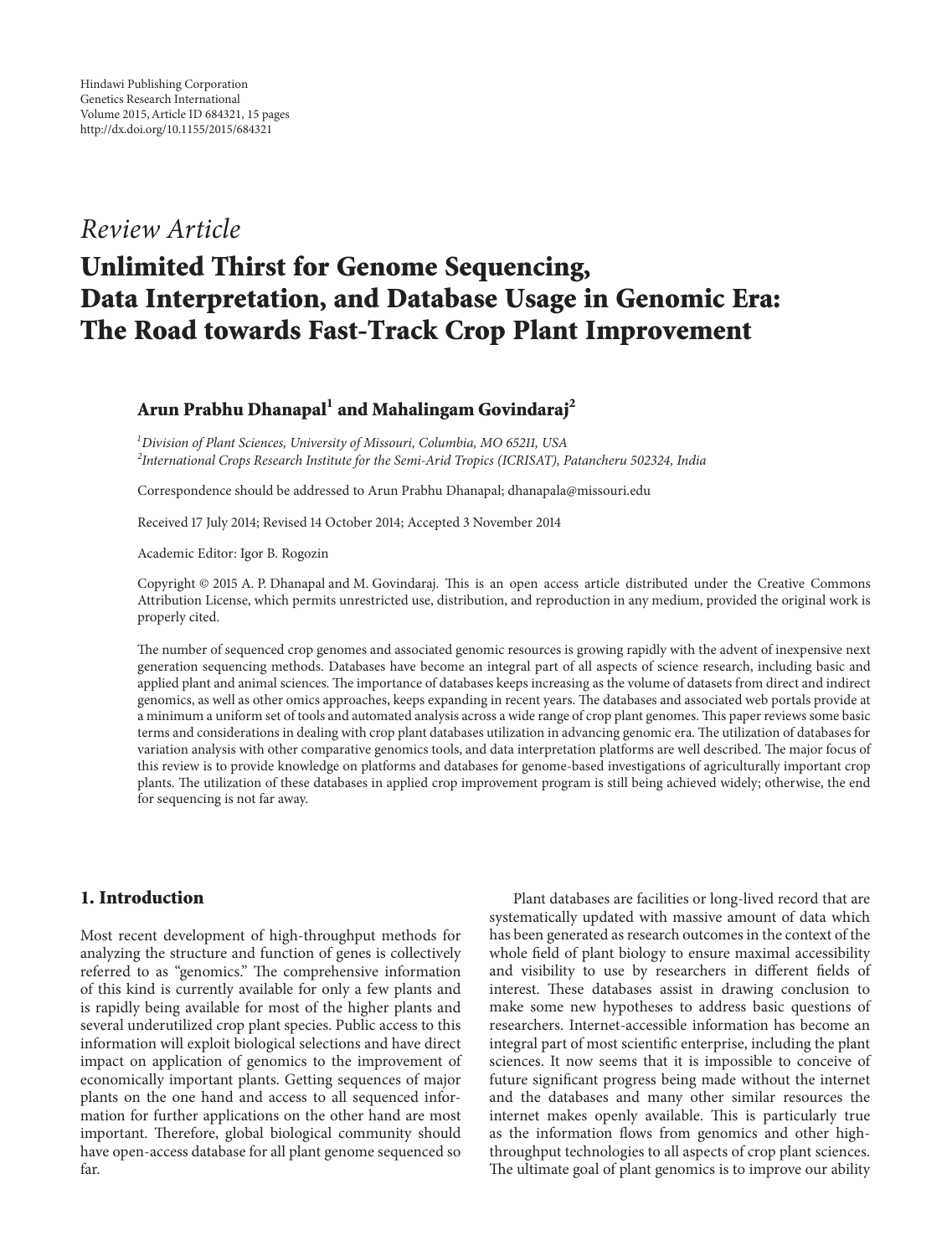

Figure 1: Flowchart description to integration of biological omics platforms with bioinformatics linking crop plant databases and open-access public usage.

to identify the genotypes with optimal agronomic traits in order to improve yield, a must with the increasing world population [1].

#### **2. Omics Research on Crop Plants: Present Status**

"Omics" refers to the collective technologies that are made available in recent years which are used to explore the roles, relationships, and actions of the various types of molecules that make up the cells of a living organism. The "omics" technology includes genomics (the study of genes and their function), proteomics (the study of proteins), metabolomics (the study of molecules involved in cellular metabolism), transcriptomics (the study of the mRNA), glycomics (the study of cellular carbohydrates), and lipomics (the study of cellular lipids). These omics technologies provide the tools needed to look at the differences in DNA, RNA, proteins, and other cellular molecules between species and among individuals of the same or different species. A combinatorial approach using multiple omics platforms and integration of their outcomes is now an effective strategy for clarifying molecular systems integral to improving crop plant productivity (Figure 1). Recent progress in plant genomics and utilization of genetic resources has allowed us to discover and isolate important genes and analyze their functions that regulate yields as well as stress tolerance [2].

A technological advance in omics research integrating animal and plant science has become essential resources for the investigation of gene function in association with phenotypic changes. Some of these advances include the development of high-throughput methods for profiling expressions of thousands of genes, for identifying modification events and interactions in the plant proteome and for measuring the abundance of many metabolites simultaneously. In addition, large-scale collections of bioresources, such as mass-produced mutant lines and clones of full-length cDNAs and their integrative relevant databases, are now made available [3, 4]. The importance of crop plant genetic resources and insights that have been emerged in recent years

through genomics are well reviewed [5, 6]. The recent highthroughput technological advances have provided opportunities to develop collections of sequence-based resources and other related resource platforms for specific organisms. Various bioinformatics platforms have become essential tools for accessing omics dataset for the efficient mining and integration of biologically significant knowledge to deposit in databases for public access (Figure 1).

#### **3. Crop Plant Genome Sequence Resources**

In recent years, many crop plant genomes have been sequenced and data is available to public (Table 1). On the other hand, collected sequence data provide essential genomic resources for accelerating molecular understanding of biological properties and for promoting the application of such knowledge to the benefit of humans. The recent accumulation of nucleotide sequences of model plants and other crop species has provided fundamental information for the design of sequence-based research applications in functional genomics. Species-specific nucleotide sequence collections also provide opportunities to identify the genomic aspects of phenotypic characters based on genome-wide comparative analyses and knowledge of model organisms [46].

*3.1. Rationale of Genome Sequencing Projects.* Recent revolution in DNA sequencing technology has brought down the cost of DNA sequencing of several crop plant species and made the sequencing of an increased number of genomes both feasible and cost effective [46]. The first plant genome *Arabidopsis* was completely sequenced in December 2000, and it was the third complete genome of a higher eukaryote and further studies were carried out in recent years on *Arabidopsis thaliana* and *Arabidopsis lyrata* [30, 31]. Subsequently, after Arabidopsis, several other crop plants have been sequenced (Table 1). These genomes reveal numerous species-specific details, including genome size, gene number, patterns of sequence duplication, a catalog of transposable elements, and syntenic relationships. To understand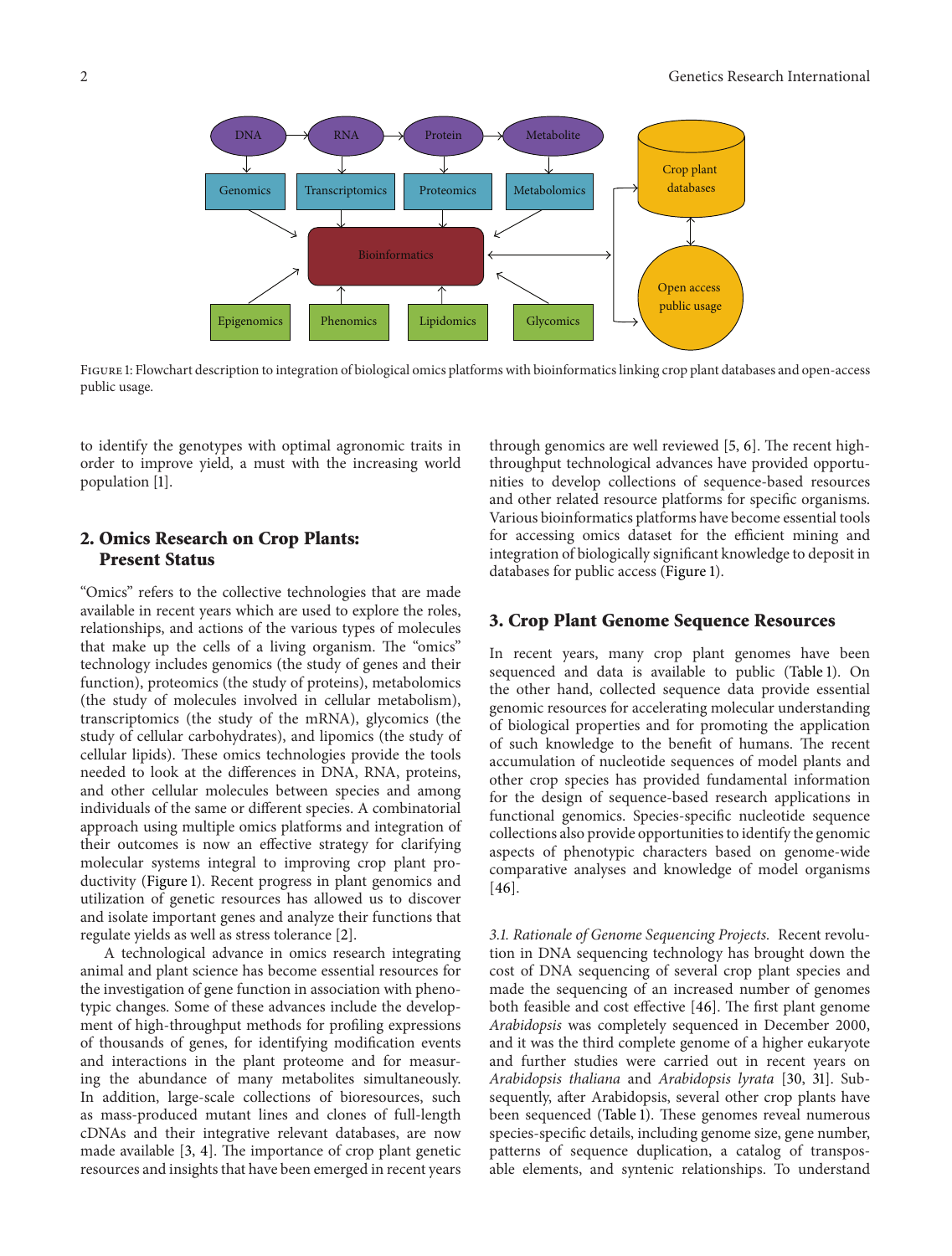|                                          |                                                                   | TABLE 1: List of crop plant genomes available to public with URL information and references |                                                                |
|------------------------------------------|-------------------------------------------------------------------|---------------------------------------------------------------------------------------------|----------------------------------------------------------------|
| Name of crop plant                       | Consortium/initiative                                             | E                                                                                           | References                                                     |
| Alfalfa (Medicago sativa)                | Consortium                                                        | http://www.alfalfa-genome.org/www/                                                          | Young et al., 2011 [7]                                         |
| Apple (Malus domestica)                  | Consortium                                                        | http://www.rosaceae.org/species/malus/malus_spp                                             | Velasco et al., 2010 [8]                                       |
|                                          | The Global Musa                                                   |                                                                                             |                                                                |
| Banana (Musa acuminate)                  | Consortium<br>Genomics                                            | http://www.musagenomics.org/                                                                | D'Hont et al., [9]                                             |
|                                          | International Barley                                              |                                                                                             | The International Barley Genome                                |
| Barley (Hordeum vulgare)                 | Genome Sequencing                                                 | ://www.public.iastate.edu/~imagefpc/IBSC%20Webpage/IBSC%20Template-home.html<br>http:       | Sequencing Consortium [10]                                     |
|                                          | Consortium                                                        |                                                                                             |                                                                |
| Cacao (Theobroma cacao)                  | Consortium                                                        | http://www.cacaogenomedb.org/                                                               | Argout et al., 2011 [11                                        |
| Cannabis (Cannabis sativa)               | Consortium                                                        | http://genome.ccbr.utoronto.ca/index.html?org=C.+sativa&db=canSat3&hgsid=11252              | van Bakel et al., 2011 [12]                                    |
| Castor bean (Ricinus communis)           | TIGR                                                              | http://castorbean.jcvi.org/                                                                 | Chan et al., 2010 [13]                                         |
| Chickpea (Cicer arietinum)               | (ICRISAT-BGI)<br>Consortium                                       | ://www.icrisat.org/gt-bt/ICGGC/GenomeManuscript.htm<br>http:                                | Varshney et al., 2013 [14]                                     |
| Chocolate (Theobroma cacao)              | Consortium                                                        | http://www.cacaogenomedb.org/main                                                           | Argout et al., 2011 [11                                        |
| Cotton (Gossypium raimondii)             | <b>BGI</b>                                                        | http://www.cottondb.org/wwwroot/cdbhome.php                                                 | Wang et al., 2012 [15]                                         |
| Common bean (Phaseolus<br>vulgaris L.)   | Consortium                                                        | ://www.phytozome.net/commonbean.php<br>http:                                                | Schmutz et al., 2014 [16]                                      |
| Crucifer (Thellungiella parvula)         | Consortium                                                        | http://www.brassica.info/info/events.php                                                    | Dassanayake et al., 2011 [17]                                  |
|                                          | International                                                     |                                                                                             |                                                                |
| Cucumber (Cucumis sativus)               | Cucurbit Genomics<br>Initiative (ICuGI)                           | ://www.icugi.org/<br>http:                                                                  | Huang et al., 2009 [18]                                        |
|                                          |                                                                   |                                                                                             |                                                                |
| Date palm (Phoenix dactylifera)          | Consortium                                                        | ://qatar-weill.cornell.edu/research/datepalmGenome/download.html<br>http:                   | Al-Dous et al., 2011 [19]                                      |
| Wheat (Triticum aestivum)                | Genome Sequencing<br>International Wheat<br>Consortium<br>(IWGSC) | ://www.wheatgenome.org/<br>http:<br>                                                        | Sequencing Consortium, 2014 [20]<br>International Wheat Genome |
|                                          |                                                                   |                                                                                             |                                                                |
| Foxtail millet (Setaria italica)         | Genomes Institute<br><b>Beijing Genomics</b>                      | Institute and the Joint http://www.phytozome.net/foxtailmillet.php                          | Zhang et al., [21] Bennetzen et al.<br>$[22]$                  |
| Grape (Vitis vinifera)                   | Consortium                                                        | http://www.genoscope.cns.fr/externe/GenomeBrowser/Vitis/                                    | Jaillon et al., 2007 [23]                                      |
| Jatropha curcas L.                       | Consortium                                                        | http://www.kazusa.or.jp/jatropha/                                                           | Sato et al., 2011 [24]                                         |
| Lotus (Lotus japonicas)                  | Consortium                                                        | http://www.kazusa.or.jp/lotus/                                                              | Sato et al., 2008 [25]                                         |
| Maize (Zea mays)                         | Consortium                                                        | http://www.maizegdb.org/                                                                    | Schnable et al., 2009 [26]                                     |
| Model Grass (Brachypodium<br>distachyon) | Consortium                                                        | ://www.brachypodium.org/<br>http:                                                           | International Brachypodium<br>Initiative, 2010 [27]            |
| Mosses (Physcomitrella patens)           | <b>ICI</b>                                                        | http://genome.jgi-psf.org/Phypa1_1/Phypa1_1.home.html                                       | Rensing et al., 2008 [28]                                      |
| Mouse ear cress (Arabidopsis             | The Arabidopsis                                                   |                                                                                             | The Arabidopsis Genome Initiative,                             |
| thaliana, Arabidopsis lyrata)            | Genome Initiative<br>(2000)                                       | ://www.arabidopsis.org/<br>http:                                                            | 2000 [29]; Cao et al., 2011 [30]; Hu<br>et al., 2011 [31]      |
| Papaya (Carica papaya)                   | Consortium                                                        | ://www.plantgdb.org/CpGDB,<br>http:                                                         | Ming et al., 2008 [32]                                         |
| Peach (Prunus persica)                   | International Peach<br>Genome Initiative                          | http://www.rosaceae.org/peach/genome                                                        | International Peach genome<br>initiative 2013 [33]             |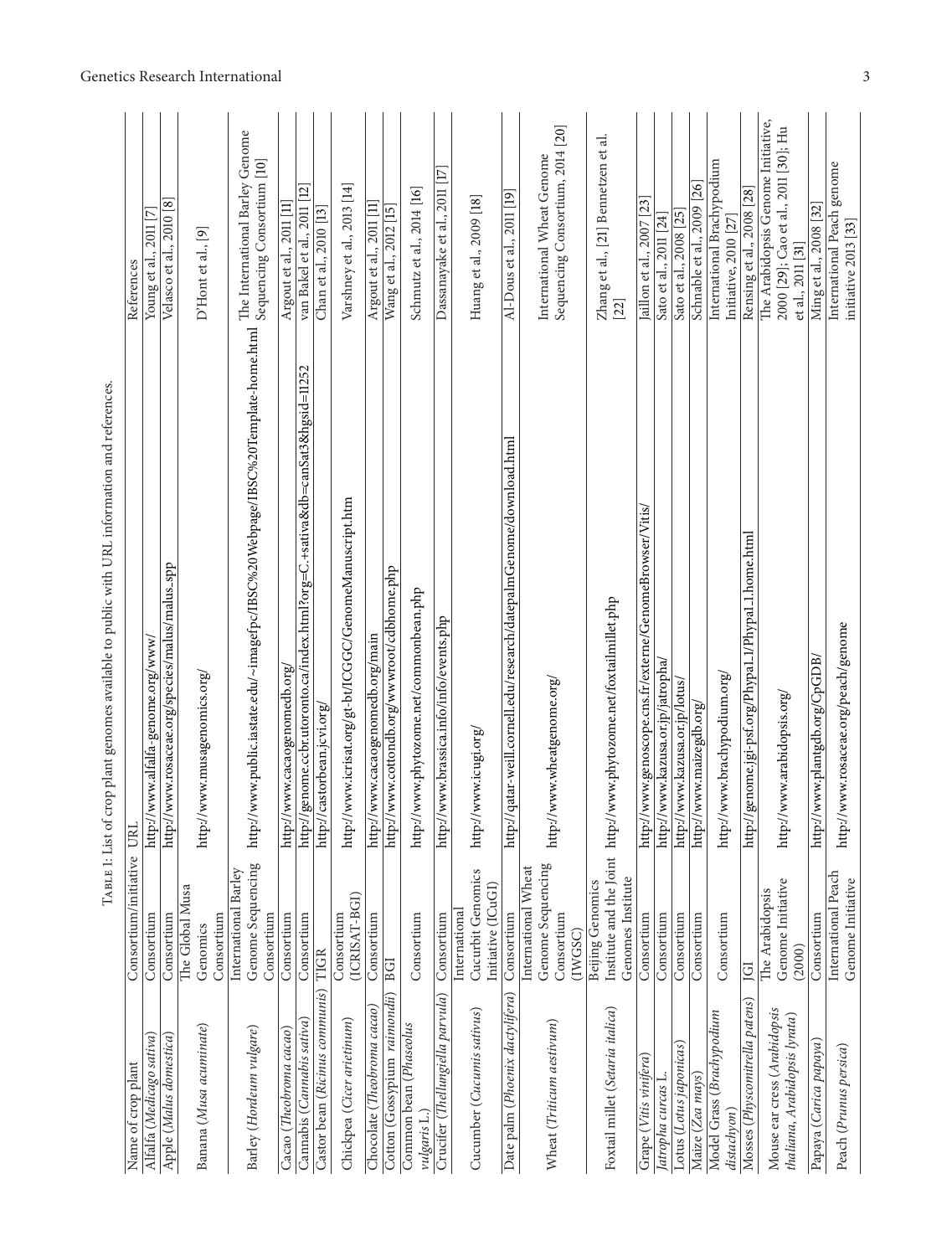|                                                 |                                                                 | TABLE 1: Continued.                                         |                                                            |
|-------------------------------------------------|-----------------------------------------------------------------|-------------------------------------------------------------|------------------------------------------------------------|
| Name of crop plant                              | Consortium/initiative                                           | URL                                                         | References                                                 |
| Pigeon pea (Cajanus cajan)                      | Pigeonpea Genomics<br>International<br>Initiative for<br>(IIPG) | http://www.icrisat.org/gt-bt/iipg/Home.html                 | Varshney et al., 2011 [34]                                 |
| Poplar (Populus trichocarpa)                    | $\Xi$                                                           | http://genome.jgi-psf.org/Poptr1_1/Poptr1_1.home.html       | Tuskan et al., 2006 [35]                                   |
| Potato (Solanum tuberosum)                      | Õ<br>Consortium (PGS                                            | http://www.potatogenome.net/index.php/Main_Page             | The Potato Genome Sequencing<br>Consortium, 2011 [36]      |
| Rape seed (Brassica napus)                      | Consortium (MGBP)                                               | http://www.plantgdb.org/BrGDB/                              | Wang et al., 2011 [37]                                     |
| Rice (Oryza sativa ssp. indica and<br>japonica) | Consortium (IRGSP)                                              | http://rgp.dna.affrc.go.jp/E/IRGSP/index.html               | Yu et al., 2002 [38]; Goff et al., 2002<br>$\overline{39}$ |
| Sorghum (Sorghum bicolor)                       | $\Xi$                                                           | http://www.plantgdb.org/SbGDB/                              | Paterson et al., 2009 [40]                                 |
| Soybeans (Glycine max)                          | $\Xi$                                                           | http://www.phytozome.net/soybean_er.php                     | Schmutz et al., 2010 [41]                                  |
| Strawberry ( <i>Fragaria vesca</i> )            | Consortium                                                      | http://www.strawberrygenome.org/                            | Shulaev et al., 2011 [42]                                  |
| Tomato (Solanum lycopersicum)                   | Consortium                                                      | http://solgenomics.net/organism/Solanum_lycopersicum/genome | The Tomato Genome Consortium<br>2012 [43]                  |
| Watermelon (Citrullus lanatus)                  | Genomics Initiative<br>International<br>Watermelon              | http://www.iwgi.org/                                        | Guo et al., 2013 [44]                                      |
| Mung bean ( <i>Vigna radiata</i> )              | Not available                                                   | http://vigra.comparative-legumes.org/                       | Kang et al., 2014 [45]                                     |
|                                                 |                                                                 |                                                             |                                                            |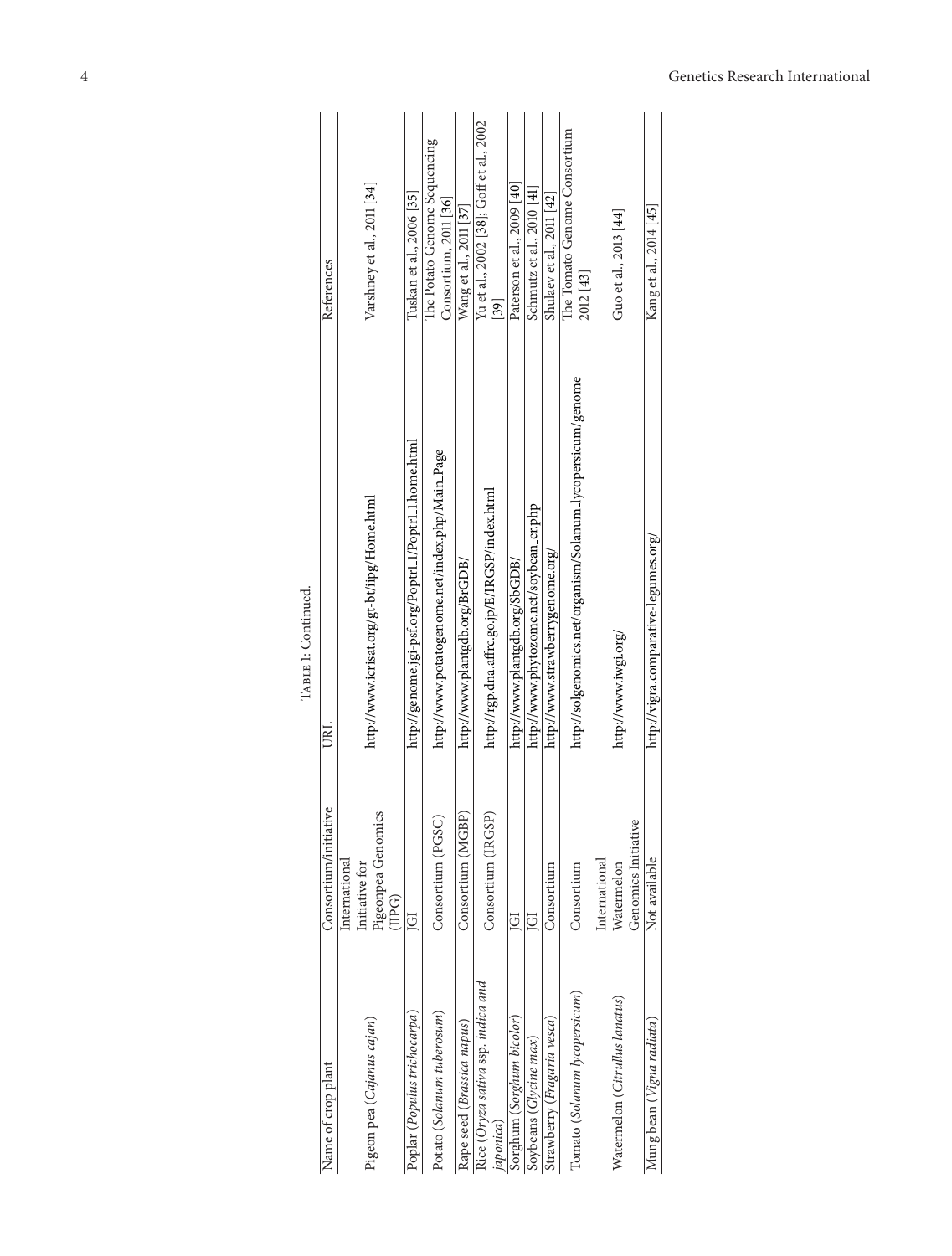the complex instructions contained in all these raw sequence information of the plant genome, large-scale functional genomics projects are required. Progress towards a complete understanding of gene regulatory networks shared among many crop plants is important for improving cultivated species and for complete understanding of crop plant evolution.

*3.2. Contribution of Whole-Genome Resequencing.* Advancement in next-generation sequencing (NGS) technology coupled with many reference genomes sequence data allows us to discover variations among many crop plants. A wholegenome resequencing project to discover whole-genome sequence variations in 1,001 strains (accessions) of *Arabidopsis* resulted in dataset that became a fundamental resource for promoting future genetics studies to identify alleles in association with phenotypic diversity across the entire genome and across the entire crop plant species (http://1001genomes.org/) [47, 48]. In rice, a high-throughput method for genotyping recombinant populations that used whole-genome resequencing data generated by the Illumina Genome Analyzer was performed [18] and recently resequencing of 50 accessions of cultivated and wild rice yields markers for identifying agronomically important genes has been completed [49].

*3.3. Analyzing Crop Plant Genome Sequences.* Galaxy (http://galaxyproject.org) is a software system that provides knowledge and support through a framework that provides researchers with simple interfaces to powerful data interpretation tools. Galaxy is web-based framework designed for use of experimental and computational biologists in all fields of biological science. With Galaxy, one can easily use analysis tools through a web-based interface [50]. Another tool made available from the Sanger institute (http://www.sanger.ac.uk/) is Artemis, a free genome browser and annotation tool that allows visualization of sequence features, next generation data, and the results of analyses [51]. The Broad's Genome Sequencing and Analysis Program (GSAP) plays a major role in providing several analyses tools for genome sequences coming out of the NGS platforms in all biological fields (http://www.broadinstitute.org/).

### **4. Crop Plant Genome Resources and Variation Analysis**

Genome-wide study of both structural and gene content variation are hypothesized to drive important phenotypic variation within a crop plant species. Previous studies have shown that both structural and gene content variations were assessed in several crops using array hybridization and targeted resequencing. Genetic variation within and between species is most commonly quantified by single nucleotide polymorphisms (SNPs). There has been increased interest in recent years to resolve genetic differences in terms of structural variation (SV), which includes copy number variation (CNV) caused by large insertions and deletions, and other types of rearrangements such as inversions and translocations. CNV together with SV is thought to be an

important factor in determining phenotypic variation for a wide range of traits reviewed [52] in both crop plant and animal species.

#### *4.1. Molecular Breeding Tools*

*4.1.1. Role of Molecular Markers.* Among various DNA markers available to research community, single sequence repeats (SSRs) and single nucleotide polymorphisms (SNPs) are most widely used today. SSRs are demonstrated to be of high degree of transferability between species and could easily be transferred to related species to amplify the same corresponding locus. SNPs represent the most frequent type of genetic polymorphism and may therefore provide a high density of markers near a locus of interest compared to SSRs. The high density of SNPs makes them valuable for genome mapping, and in particular they allow the generation of ultrahigh density genetic maps and haplotyping systems for genes or regions of interest and map-based positional cloning in crop plants. SNPs are used routinely in crop breeding programs, for genetic diversity analysis, cultivar identification, phylogenetic analysis, characterization of genetic resources, and association with agronomic and physiological traits in both cereals and legumes [53, 54]. Application of SNP markers for genetic dissection of complex traits like delta  ${}^{13}C$ and delta  $^{15}$ N in legume like soybean with high density SNP chips has also increased and been made available [55–57].

*4.1.2. Biparental QTL Mapping.* The quantitative traits loci (QTL) identified for a trait of interest that contribute to higher phenotypic variation are considered major QTL. These identified QTLs, after validation in desired germplasm, can be used for introgression of the trait from the donor genotypes (generally used for identification of the QTL for the trait) into elite cultivars to traits of less phenotypic variation cultivars or breeding lines (recipient parents) without transfer of undesirable genes from the donors (linkage drag). The process is commonly referred to as marker-assisted backcrossing (MABC) most commonly employed by plant breeders. Superior lines or cultivars are developed which contain only the major QTL from the donor parent while retaining the wholegenome of the recurrent parent [58]. MABC has been used extensively for introgression of resistance to biotic stresses and abiotic stress in crop plants. To overcome the limitations of MABC, particularly when multiple QTLs control the expression of a complex trait, the MARS approach, which involves intermating selected individuals in each selection cycle, has been recommended [59, 60]. It generally involves the use of an F2 base population and can be used in self-pollinated crops like wheat, barley, and chickpea for developing pure lines with superior per se performance (for more details, see [60]). MARS has the additional advantage of overcoming the limitation of inadequate improvement in the frequency of superior alleles in F2 enrichment since MAS is practiced in each cycle following intermating to improve the frequency of favourable alleles [59].

*4.1.3. Genome-Wide Association Analysis.* Genome-wide association analysis (GWAS) is a powerful approach to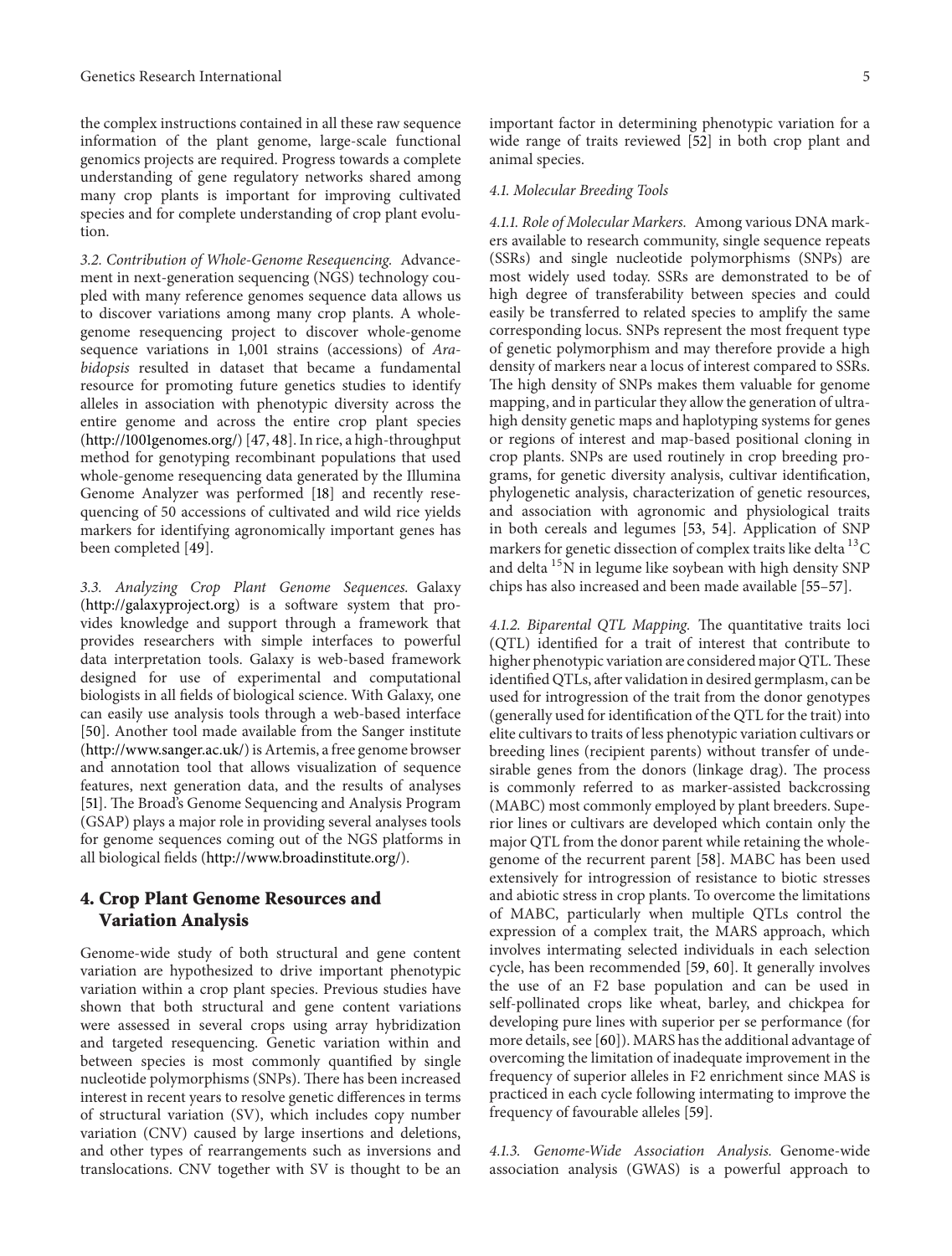identify the causal genetic polymorphisms underlying both simple and complex traits in crop plants. Advancement in genomics has provided alternative tools to improve breeding efficiency in plant breeding programs. Molecular markers linked to the causal genes and/or QTLs can be used for marker-assisted selection (MAS) [61]. Recent advances in genome sequencing and single nucleotide polymorphism (SNP) genotyping have increased the applicability of association analysis for QTL mapping in crop plants [62, 63]. Genome-wide association analyses with SNP markers have been conducted for several important traits in many plant species, including *Arabidopsis thaliana* [64], maize [65], rice [66], and soybean [67–69], and also in tree crops like peach [70].

*4.1.4. Genomic Selection.* Genomic selection (GS) is more reliable and relatively simple and most powerful approaches used in crop plant species where breeding values of the genotype/cultivar lines are predicted using their marker genotypes and phenotypes [71]. GS captures the small QTL effect that governs the variation including epistatic interaction effects. GS has been successfully used in wheat, maize, and soybean [71–73]. The accuracy of GS depends on genetic  $\times$  environmental  $(G \times E)$  interaction and major challenge of GS is to arrive with the accurate genomic estimated breeding values (GEBVs) with respect to the  $G \times E$  interaction. Application of GS has been extended to other crops plants like *Arabidopsis*, sugarcane, and sugar beet in recent years.

*4.2. Application of Molecular Platforms for Variation Analysis.* High-throughput polymorphism analysis is an essential tool for facilitating any genetic map-based approach, and the number of platforms has been developed and applied to genetic map construction, marker-assisted selection, and QTL cloning using multiple segregation populations in major crop plants.These types of genotyping systems have been successfully used in postgenome sequencing era with extending of their projects on genotyping of genetic resources, identifying their population structure, and association of their phenotypic values to identify their genomic regions. This recent expansion of analysis platforms provides an essential resource in the "variome" study of crop plants. The increasing demand for high-throughput and cost-effective platforms for comprehensive variation analysis (also called variome analysis) has rapidly increased. Whole-genome resequencing approaches are already being realized as a direct solution for variome analysis in species whose reference genome sequence data are available [74, 75].

Diversity Array Technology (DArT) is a high-throughput genotyping system developed based on a microarray platform (http://www.diversityarrays.com/index.html) [76]. In various crop species such as wheat, barley, and sorghum, DArT markers have been used together with conventional molecular markers to construct denser genetic maps and perform association studies [77–79]. The Illumina Golden-Gate assay allows the simultaneous analysis of up to 1,536 SNPs in 96 samples and has been used to analyze genotypes of segregation populations in order to construct genetic maps allocating SNP markers in crops such as barley, wheat, soybean [80–82], and peach [70, 83]. Recently 3K to 700K Infinium i Select HD and HTS custom genotyping bead chips are made available for the high-throughput genotyping of SNPs, indels, and CNVs.

*4.3. Databases for Variation Analysis.* Characterizing the genetic basis of variation in crop plants and linking to observable traits will provide an important framework for understanding evolutionary patterns and population structure and could specially increase the efficiency of selection made in the crop plant breeding programmes.

*GRAMENE*. The Genetic Diversity Database in GRAMENE specializes in storage of genotypes, phenotypes and their environments, germplasm, and association data. Genomic Diversity and Phenotype Data Model (GDPDM) database schema which efficiently stores anything from smallscale SSR diversity studies to large-scale SNP/indel-based genotype-phenotype studies with billions of allele calls [84].

*The Plant Variation Mart Database*. It holds a catalogue of DNA variants for single nucleotide polymorphisms (SNPs) and insertions/deletions (indels) for *Arabidopsis*, rice, and grapes.

#### **5. Crop Plant Comparative Genomics Resources**

The number of sequenced crop plant genomes and their associated genomic resources is growing rapidly with the advent of increased focus on crop plant genomics from funding agencies and other NGS technologies. Among several comparative genomics platform available today, Phytozome, a comparative hub to plant genome and gene family data and analysis, provides a view of the evolutionary history of every plant gene at the level of sequence, gene structure, gene family, and genome organization. Through their comprehensive plant genome database and web portal, these data are available to the broader plant science research community, providing powerful comparative genomics tools that help link model systems with other plants of economic and ecological importance. A number of information resources to plant genomics accessible on the web have appeared, along with appropriate analytical tools. The integrative databases promoting plant comparative genomics and URLs of each integrative database in plant genomics are shown (Table 2).

*5.1. Crop Plant Comparative Genomics Databases.* Several plant traits, namely, anatomical, morphological, biochemical, and physiological features of individuals or their component organs or tissues, serve as the key to understanding and predicting the adaptation of ecosystems in the face of biodiversity loss and global change. The reduced genome sequencing cost is opening up significant opportunities for crop improvement through plant breeding and increased understanding of plant biology. Many crop plant genomes are large and have complex evolutionary histories, making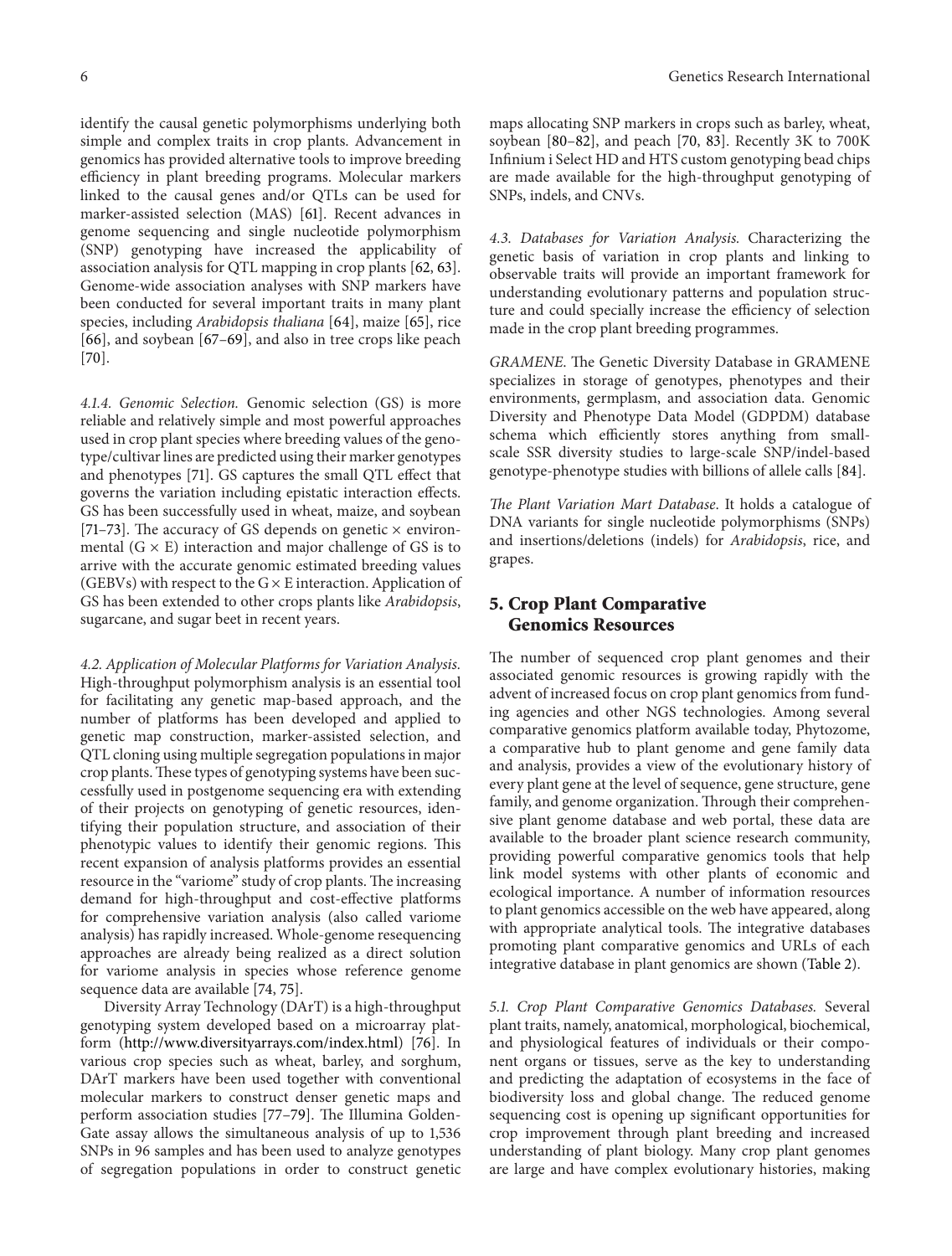|                                                                                   | verget et en distribution and the international or debit to the begin the controller community.                                                                                                                                                                                          |
|-----------------------------------------------------------------------------------|------------------------------------------------------------------------------------------------------------------------------------------------------------------------------------------------------------------------------------------------------------------------------------------|
| Name of databases                                                                 | Application                                                                                                                                                                                                                                                                              |
| AgBase-a unified resource for functional analysis in agriculture                  | Search and analyze functional genomics datasets in agricultural species                                                                                                                                                                                                                  |
| AutoSNPdb-an annotated single nucleotide polymorphism database for crop<br>plants | Identify SNPs from assembled EST sequences for the crops rice, barley, and Brassica                                                                                                                                                                                                      |
| BarleyBase—an expression profiling database for plant genomics                    | Analyze and visualize plant microarray data                                                                                                                                                                                                                                              |
| BBGD-an online database for blueberry genomic data.                               | It stores both EST and microarray data and allows scientists to correlate expression<br>profiles with gene function                                                                                                                                                                      |
| BIOGEN BASE-CASSAVA                                                               | A web accessible resource for investigating cassava phenomics and genomics<br>information                                                                                                                                                                                                |
| CastorDB-a comprehensive knowledge base for Ricinus communis.                     | domains, pathways, protein localization, presence of sumoylation sites, expression<br>particular emphasis on its genome, transcriptome, and proteome and on protein<br>CastorDB provides a user friendly comprehensive resource on castor with<br>data, and protein interacting partners |
| ChromDB-The Chromatin Database                                                    | Locate chromatin-associated proteins, including RNAi-associated proteins, for a<br>broad range of organisms                                                                                                                                                                              |
| CR-EST-a resource for crop ESTs                                                   | Search for sequence, classification, clustering, and annotation data of crop EST<br>projects                                                                                                                                                                                             |
| CSRDB-a small RNA integrated database and browser resource for cereals            | Search for sequence information on rice, maize, and other cereal crops small RNAs                                                                                                                                                                                                        |
| DEBDOM-Database Exploring Banana Diversity of Manipur                             | the taxonomy, morphological characteristics, utility, and sites of collection of Musa<br>The database DEBDOM provides a sophisticated web base access to the details of<br>genotypes                                                                                                     |
| DRASTIC—Database Resource for the Analysis of Signal Transduction in Cells        | Search for information of plant gene expression in response to pathogens and<br>environmental changes                                                                                                                                                                                    |
| A Database for the Functional Analysis of the Arabidopsis Genome<br>FLAGdb++-     | Search and visualize data for high-throughput functional analysis of Arabidopsis,<br>rice, and other plant genomes                                                                                                                                                                       |
| GabiPD-a plant integrative "omics" database                                       | Search for comprehensive and extensive information on various plant genomes<br>generated by a German collaborative network of plant genomics research                                                                                                                                    |
| GCP-The Generation Challenge Programme                                            | An online resource documenting stress-responsive genes comparatively across<br>plant species                                                                                                                                                                                             |
| GDR-Genome Database for Rosaceae                                                  | Rosaceae, which includes apple, cherry, peach, pear, raspberry, rose, and strawberry<br>A central repository of curated and integrated genetics and genomics data of                                                                                                                     |
| GeneCAT-gene co-expression analysis toolbox                                       | Novel web tools that combine BLAST and coexpression analyses                                                                                                                                                                                                                             |
| GeneSeqer@PlantGDB-gene structure prediction in plant genomes                     | Predict gene structures of plant genomes                                                                                                                                                                                                                                                 |
| <b>GERMINATE</b>                                                                  | A generic database for integrating genotypic and phenotypic information for plant<br>genetic resource collections                                                                                                                                                                        |
| GGT-Graphical GenoTypes                                                           | Software for visualization and analysis of genetic data                                                                                                                                                                                                                                  |
| GrainGenes-The genome database for small-grain crops                              | Search for molecular and phenotypic information on wheat, barley, rye, triticale,<br>and oats                                                                                                                                                                                            |
| Gramene-a resource for comparative grass genomics                                 | major crop species, including rice, maize, wheat, and many other plant (mainly<br>Curated resource for genetic, genomic, and comparative genomics data for the                                                                                                                           |
| MaizeGDB-the Community Database for Maize Genetics and Genomics                   | Search genetic and genomic information about maize<br>grass) species                                                                                                                                                                                                                     |
|                                                                                   |                                                                                                                                                                                                                                                                                          |

TABLE 2: List of databases and their information of application to crop plant research community. Table 2: List of databases and their information of application to crop plant research community.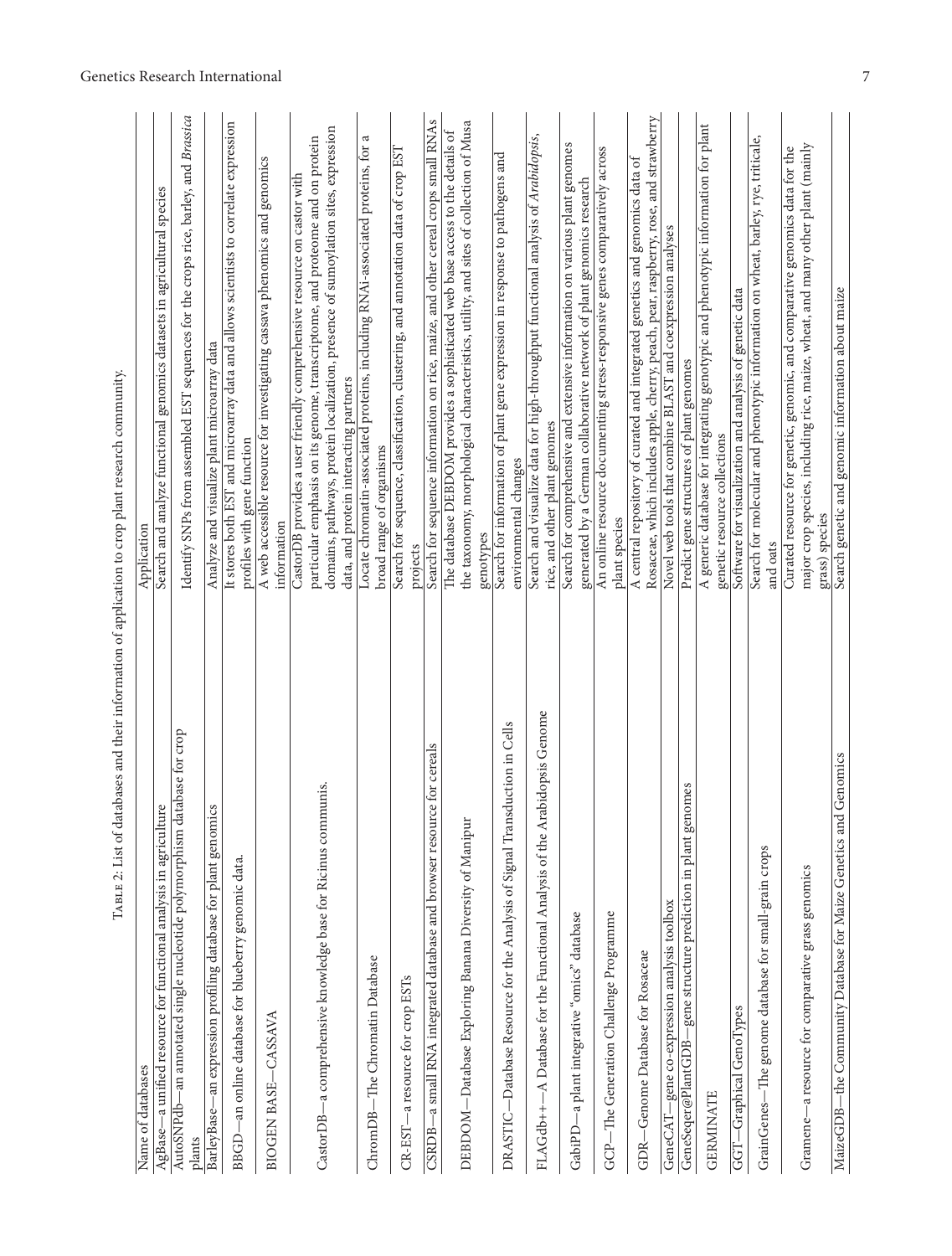|                                                                                                                | TABLE 2. COMMENT                                                                                                                                                                                                                    |
|----------------------------------------------------------------------------------------------------------------|-------------------------------------------------------------------------------------------------------------------------------------------------------------------------------------------------------------------------------------|
| Name of databases                                                                                              | Application                                                                                                                                                                                                                         |
| MANET-The Molecular Ancestry Network                                                                           | Tracing evolution of protein architecture in metabolic networks                                                                                                                                                                     |
| odel legume<br>Medicago—A database for personalized data mining of the mo<br>Medicago truncatula transcriptome | Search for integrated genomic, genetic, and biological information on cool season<br>legume Medicago truncatula (Mt)                                                                                                                |
| MetaCrop-a detailed database of crop plant metabolism                                                          | A database that summarizes diverse information about metabolic pathways in crop<br>plants and allows automatic export of information for the creation of detailed<br>metabolic models                                               |
| op plant metabolism.<br>MetaCrop 2.0—managing and exploring information about cr                               | importance and two model plants; MetaCrop is intended to support research aimed<br>It contains information about seven major crop plants with high agronomical<br>at the improvement of crops for both nutrition and industrial use |
| Narcisse-a mirror view of conserved syntenies                                                                  | A database dedicated to the study of genome conservation                                                                                                                                                                            |
| NIASGBdb-National Institute of Agrobiological Sciences Gene Bank DataBase                                      | Find information about agricultural plant genetics and diseases                                                                                                                                                                     |
| P3DB—Plant Protein Phosphorylation Database                                                                    | Find information about protein phosphorylation in plants                                                                                                                                                                            |
| diversity in the<br>Panzea—a database and resource for molecular and functional<br>maize genome                | Search for information on relationship between genotype and functional phenotype<br>variations                                                                                                                                      |
| Pepper EST database-in silico exploitation of EST data to extensively score genes                              | Comprehensive in silico tool for analyzing the chili pepper (Capsicum annuum)                                                                                                                                                       |
| of Capsicum annuum                                                                                             | transcriptome                                                                                                                                                                                                                       |
| PIP-a database of potential intron polymorphism markers                                                        | A database of potential intron polymorphism markers in plants                                                                                                                                                                       |
| PLACE-plant cis-acting regulatory DNA elements                                                                 | Search for documented motifs found in plant cis-acting regulatory DNA elements                                                                                                                                                      |
| Plant snoRNA database                                                                                          | Search for comprehensive information on small nucleolar RNAs in plants                                                                                                                                                              |
| PlantCARE—a database of plant cis-acting elements                                                              | Search for information on plant cis-acting regulatory elements, transcription sites,<br>enhancers, and repressors                                                                                                                   |
| PlantTFDB-Plant Transcription Factor Databases                                                                 | A comprehensive plant transcription factor database                                                                                                                                                                                 |
| genomics in plants<br>PlantTribes-a gene and gene family resource for comparative                              | A plant gene family database based on the inferred proteomes of five sequenced<br>plant species: Arabidopsis thaliana, Carica papaya, Medicago truncatula, Oryza<br>sativa, and Populus trichocarpa                                 |
| PLecDom-Plant Lectin Domains server                                                                            | Find information about plant lectin domains                                                                                                                                                                                         |
| PInTFDB-Plant Transcription Factor Database                                                                    | Find information about transcription factors in plants                                                                                                                                                                              |
| Plant MicroRNA Knowledge Base<br>PmiRKB-                                                                       | Find information about plant microRNAs                                                                                                                                                                                              |
| PMRD—Plant MicroRNA Database                                                                                   | Find information about microRNA sequences and targets in plants                                                                                                                                                                     |
| PODB-the Plant Organelles Database                                                                             | Search a collection of visualized plant organelles and protocols for plant organelle<br>research                                                                                                                                    |
| POGs/PlantRBP—a resource for comparative genomics in plants                                                    | Search for information on putative orthologous proteins among rice, maize, and<br>Arabidopsis with emphasis on RNA-binding proteins                                                                                                 |
| PoMaMo-a comprehensive database for potato genome data                                                         | Search for comprehensive genomic information on potato                                                                                                                                                                              |
| PREP Suite—Predictive RNA Editor for Plants                                                                    | Use to predict sites of RNA editing in plants                                                                                                                                                                                       |
| PRGDB-Plant Resistance Genes DataBase                                                                          | Find information about genes involved in plant defense mechanisms                                                                                                                                                                   |
| pssRNAMiner—a plant short small RNA regulatory cascade analysis server                                         | Identify both the clusters of phased small RNAs as well as the potential<br>phase-initiator                                                                                                                                         |
| RadishBase-a database for genomics and genetics of radish.                                                     | A database containing radish pathways predicted from unigene sequences is also<br>included in RadishBase                                                                                                                            |
| RoBuST-an integrated genomics resource for the root and bulb crop families<br>Apiaceae and Alliaceae.          | The ROBuST database has been developed to initiate a platform for collecting and<br>organizing genomic information useful for RBV (root and bulb vegetables)<br>researchers                                                         |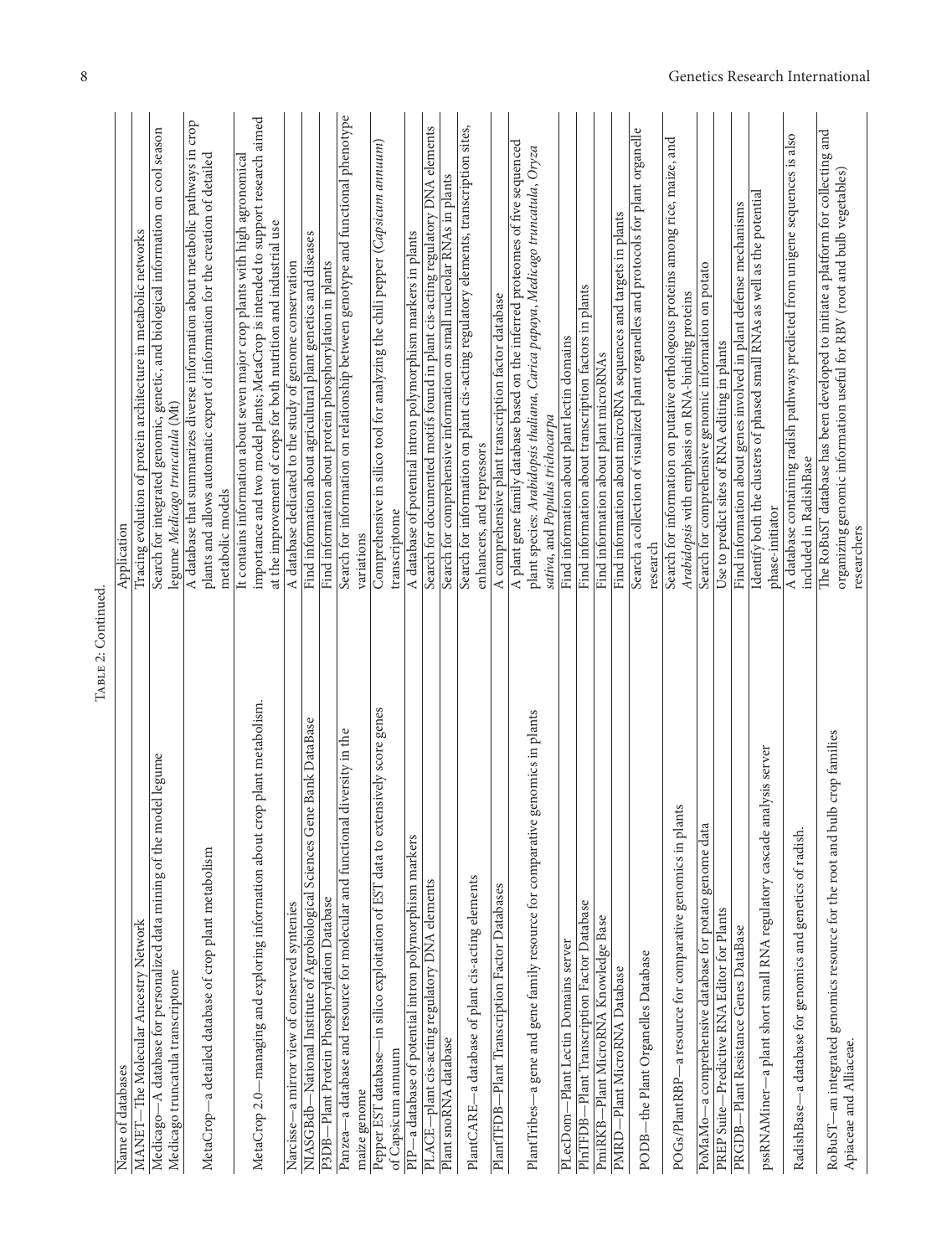| TABLE 2: Continued                                                                                                                 |                                                                                                                                                                |
|------------------------------------------------------------------------------------------------------------------------------------|----------------------------------------------------------------------------------------------------------------------------------------------------------------|
| Name of databases                                                                                                                  | Application                                                                                                                                                    |
| he Associating<br>SALAD—Surveyed contained motif ALignment diagram and th<br>Dendrogram                                            | Perform systematic comparison of proteome data among species                                                                                                   |
| SGN-SOL Genomics Network                                                                                                           | A comparative map viewer dedicated to the biology of the Solanaceae family                                                                                     |
| Shanghai RAPESEED Database—a resource for functional genomics studies of seed<br>development and fatty acid metabolism of Brassica | promotion of functional genomics studies and quality breeding of Brassica crops<br>Find information on EST, gene expression profiles, and bioresources for the |
| SolRgene—an online database to explore disease resistance genes in tuber-bearing                                                   | The SolRgene database contains data on resistance to P. infestans and presence of R                                                                            |
| Solanum species                                                                                                                    | genes and R gene homologues in Solanum section Petota                                                                                                          |
| SoyBase—USDA-ARS soybean genetics and genomics database                                                                            | Find genetic information about soybeans                                                                                                                        |
|                                                                                                                                    | SoyTEdb provides resources and information related to transposable elements in                                                                                 |
| in the soybean<br>SoyTEdb-a comprehensive database of transposable elements<br>genome.                                             | manually curated transposable element database for any individual plant genome<br>the soybean genome, representing the most comprehensive and the largest      |
|                                                                                                                                    | completely sequenced to date                                                                                                                                   |
| SoyXpress—a database for exploring the soybean transcriptome                                                                       | A soybean gene expression and transcription database                                                                                                           |
| Sputnik-a database platform for comparative plant genomics                                                                         | Search for ESTs from over 20 different plant species                                                                                                           |
| TFGD-Tomato Functional Genomics Database                                                                                           | Find information about tomato genes                                                                                                                            |
| tool for comparative<br>The Adaptive Evolution Database (TAED)-a phylogeny based                                                   | Search for information on adaptive evolution in gene families of higher plants and                                                                             |
| genomics                                                                                                                           | chordate                                                                                                                                                       |
| The Legume Information System (LIS)—an integrated information resource for<br>comparative legume biology                           | Search for integrated genetic and molecular data from multiple legume species                                                                                  |
| The Plant DNA C-values Database                                                                                                    | Search for information on plant DNA C-values and genome sizes                                                                                                  |
| The Plant Ontology Database—a resource for plant structure and developmental<br>stages                                             | View, search, and query plant ontology terms                                                                                                                   |
| The PlantsP Functional Genomics Database                                                                                           | Search for information on plant kinases and phosphatases                                                                                                       |
| The TIGR Maize Database                                                                                                            | Search for annotated genomic sequences of maize                                                                                                                |
| The TIGR Plant Repeat Databases-A Collective Resource for the Identification of<br>Repetitive Sequences in Plants                  | Identify, classify, and analyze repetitive sequences in plant genomes                                                                                          |
| TomatEST database-in silico exploitation of EST data to explore expression                                                         | Find expressed sequence tag (EST)/cDNA sequence information from different                                                                                     |
| patterns in tomato species                                                                                                         | libraries of multiple tomato species                                                                                                                           |
| TriMEDB-a database to integrate transcribed markers and facilitate genetic<br>studies of the tribe Triticeae.                      | The Triticeae mapped expressed sequence tag (EST) database                                                                                                     |
| TropGENE-DB-A Multi-tropical Crop Information System                                                                               | Search for genetic, molecular, and phenotypic data of tropical crop species                                                                                    |
| TropGENE-DB-A Multi-tropical Crop Information System                                                                               | Search for genetic, molecular, and phenotypic data of tropical crop species                                                                                    |
| UK CropNet-a collection of databases and bioinformatics resources for crop plant<br>genomics                                       | Search sequences and genomic information on crop plants                                                                                                        |
| WhETS-Wheat Estimated Transcript Server                                                                                            | A tool to provide the best estimate of hexaploid wheat transcript sequence                                                                                     |
|                                                                                                                                    |                                                                                                                                                                |

#### Genetics Research International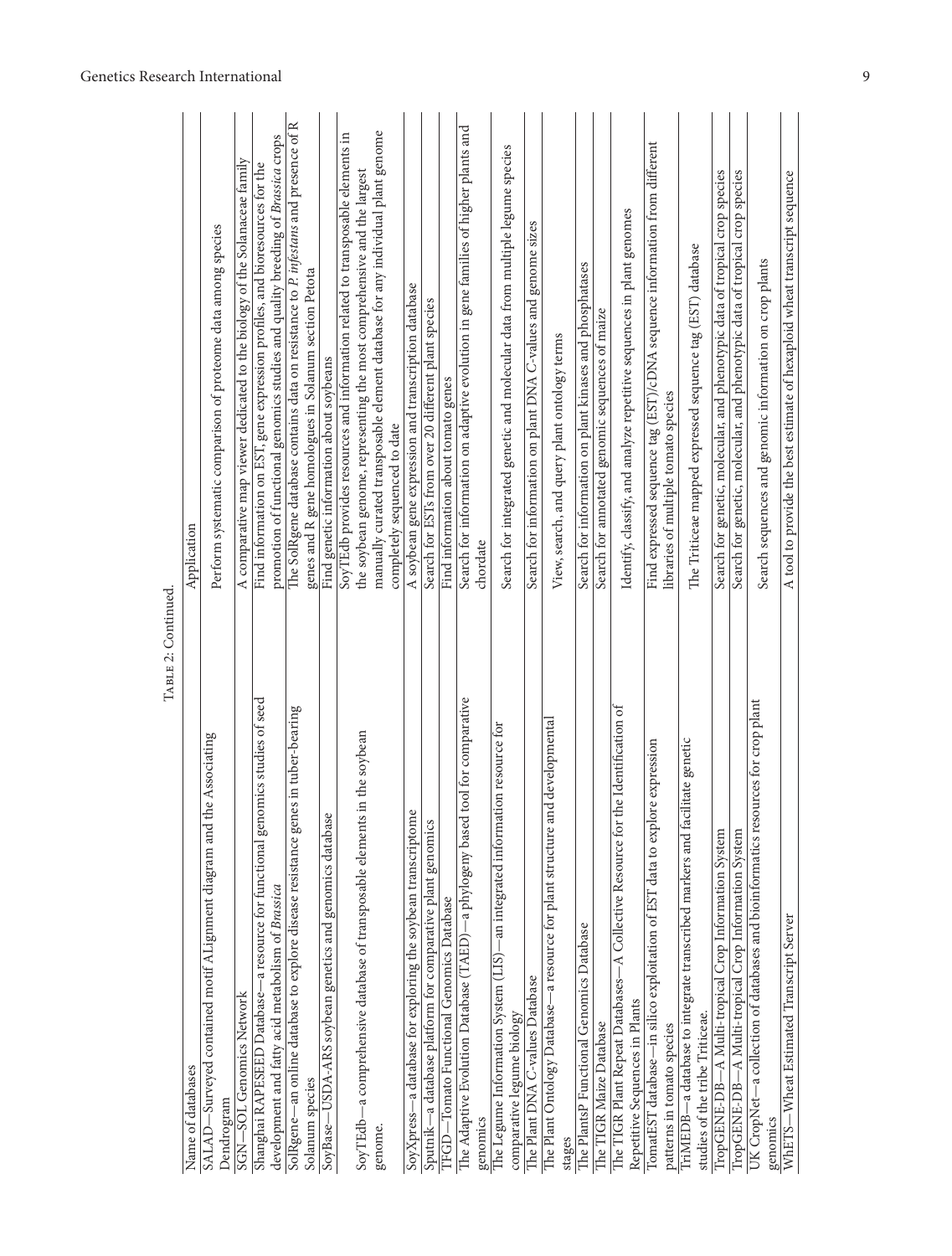their analysis theoretically challenging and highly demanding of computational resources. Issues also include genome size, polyploidy, and the quantity, diversity, and dispersed nature of data in need of integration.

*Plant Trait Database*. The main focus of TRY (https://www .try-db.org/TryWeb/Home.php) database is to bring together the different plant trait databases worldwide into a comprehensive web-archive of the functional biodiversity of plants at the global scale by assembling, harmonizing, and distributing published and unpublished data on functional plant traits as well as a wide range of ancillary methodological and environmental information. It contains 3 million trait records for 750 traits of 1 million individual plants, representing 69,000 plant species [85, 86].

*TransPLANT*. Recently 11 European partners gathered to address growing database challenges and to develop a transnational database called "transplant" (http://www .transplantdb.eu/about) to help increasing database needs. Bringing together groups with strengths in data analysis, plant science, and computer science and from the academic and commercial sectors, transPLANT has developed integrated standards and services and undertaken new research and development needed to capitalize on the sequencing revolution, across the spectrum of agricultural and model plant species.

*PlantsDB*. This is another most commonly used database by various degree of researchers, and it comprises database instances for tomato, *Medicago*, *Arabidopsis*, *Brachypodium*, *Sorghum*, maize, rice, barley, and wheat. Building up on that, state-of-the-art comparative genomics tools such as CrowsNest are integrated to visualize and investigate syntenic relationships between monocot genomes. Results from novel genome analysis strategies targeting the complex and repetitive genomes of Triticeae species (wheat and barley) were provided and cross-linked with model species [87, 88].

*5.2. Application of Comparative Genomics Platforms.* Advancing genomic tools have provided higher boost for researchers in plant science community to understand the functional roles of genes and their evolutionary histories. Recently, resequencing additional genomes of a reference species has been made available [89], improving the understanding of genomic variation. Comparison of genomes gives insights into the evolution and adaptation of species to specific environments when compared to the information of genes provided by a single genome. To do comparative genomics studies there is a need of additional cost and as the number of available genomes increases, largescale analyses become increasingly difficult for nonexperts, where need for computational biologist becomes essential [17]. Furthermore, biological variation between species and differences in sequence quality enhance the complexity of evolutionary analyses. Therefore, platforms for comparative genomics that take care of some of these challenges are valuable resources for experimental biologists [90, 91]. Comparative genomics has proven to be a valuable approach

to understanding biology, not only for dissecting patterns and processes of genome evolution but also in revealing aspects of different gene function. The rapid advancement in comparative genomics technology, both for sequencing and for determining expression and interaction patterns, will continue to propel comparative genomics area of research in near future.

*5.3. Emerging Databases for Comparative Genomics Analysis.* To cope up and interact with increased data due to higher number of plant genome sequencing and inexpensive NGS technologies, recently developed and improved Phytozome database (http://www.phytozome.net) has provided a comparative hub for crop plant genome and gene family data analysis. The number of sequencing crop plant genomes is rapidly increasing and, at the same time, comparative sequence analysis has significantly changed our vision on the complexity of gene function, genome organization, and regulatory pathways. To explore all this genome information, a centralized infrastructure is required where all data generated by different sequencing initiatives is integrated and combined with advanced methods for data mining.

*PLAZA.* It is an online platform of plant comparative genomics (http://bioinformatics.psb.ugent.be/plaza/) that integrates functional and structural annotation of published crop plant genomes together with a large set of interactive tools to study gene and genome evolution along with their gene function. Precomputed datasets cover, intraspecies dot plots, whole-genome multiple sequence alignments, homologous gene families, phylogenetic trees, and genomic colinearity between species are provided by PLAZA. In conclusion, PLAZA provides the most comprehensible and up-to-date research environment to aid researchers in the exploration of genome information [92].

*GreenPhylDB*. GreenPhylDB is a component of the South Green Bioinformatics Platform (http://southgreen.cirad.fr/) and is open to public access (http://greenphyl.cirad.fr). GreenPhylDB is a database designed for functional and comparative genomics-based study on complete genomes. GreenPhylDB contains sixteen full genomes of members of the plantae kingdom, ranging from algae to angiosperms, automatically clustered into gene families.The database offers various lists of gene families including plant, phylum, and species specific gene families. Gene families are manually annotated and then analyzed phylogenetically in order to elucidate orthologous and paralogous relationships. It enables comparative genomics in a broad taxonomy context to enhance the understanding of evolutionary processes and thus tends to speed up gene discovery [91].

*iPlant Collaborative.* It enables transformative research through the use of a unified cyberinfrastructure funded by National Science Foundation (NSF) Plant Science Cyberinfrastructure Collaborative (PSCIC). iPlant (http:// www.iplantcollaborative.org/) is a community of educators, researchers, and students working to enrich all plant sciences through the development of cyberinfrastructure,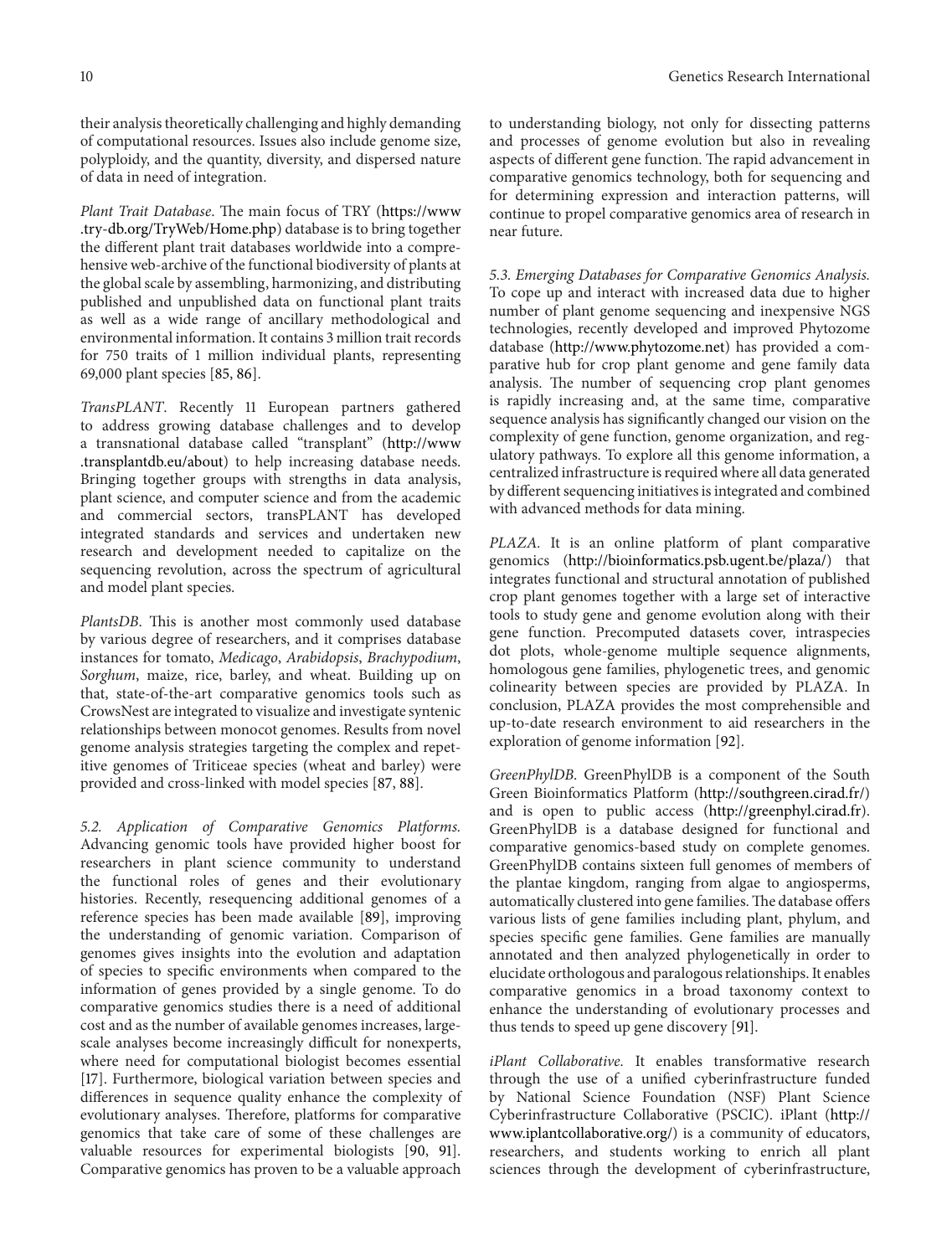the physical computing resources, virtual machine resources, collaborative environment and interoperable analysis software and data services that are essential components of modern biology.

*KBase.* It (http://kbase.us/) provides an open, extensible framework for secure sharing of data, tools, and scientific conclusions in predictive and systems biology. The Department of Energy Systems Biology Knowledgebase (KBase) is an emerging software and data environment designed to enable researchers to collaboratively generate, test, and share new hypotheses about gene and protein functions and also to perform large-scale analyses on a scalable computing infrastructure and model interactions in microbes, plants, and their communities.

#### **6. Cross-Talk between Different Databases**

Although several databases are available to public, still there is a lack of information needed for researchers exactly for what they are looking for. The update should not only take place in individual plant databases but also in all comparative genomic databases holding the genome. Updating the new version of genome for crop plant species should be uniform with several databases holding the genomes. The crop/plant specific databases should be updated periodically with new variety/germplasm lines whenever it becomes available including the ploidy level of the genome information for the easy access to researchers. Integration of data types and sources will continue to be a struggle in the future. In addition to the technical problems with integration, there is a need for vision at all community levels as to the role of integrating databases in the crop plant sciences for better usage. Several species focused databases like Graingenes (http://wheat.pw.usda.gov/) for *triticea*, oats, and sugarcane; *Brachypodium* database (http:// www.brachypodium.org/) for *B. distachyon*; MaizeGDB (http://www.maizegdb.org/) for maize; Oryzabase (http:// www.shigen.nig.ac.jp/rice/oryzabase/) for rice; BRAD (http://brassicadb.org/brad/) for *Brassica* crops; Legume information system (http://www.comparative-legumes.org/) for legumes; and SOL Genomics Network (SGN) (http:// solgenomics.net/) for *Solanaceae* crop species should come forward for an integrated platform for researchers in field of crop plant science. The integrated breeding platform (IBP) of iPlant collaborative (http://www.integratedbreeding.net/) is playing big role to help plant breeders accelerate the creation and delivery of new crop varieties in the context of an increasing global demand for food.

#### **7. Tools Needed for Data Interpretation and Utilization for Crop Improvement**

All crop plant databases should be updated with basic statistical to advanced sequence analysis tools. As the sequence information has been made available to public for several crop plant genomes. Data interpretation tools should be developed within the databases for easy access of researchers.

Reality is that many potential users will not use available resources for a number of reasons including lack of basic training in the use of bioinformatics, resources too difficult to learn and extract data, and simple inertia at learning new tools. Training of scientists for the current and future bioinformatics landscape is essentially important. Part of the solution is time since younger researchers are more attuned to the importance of bioinformatics than many established researchers. But more formal training in all aspects of bioinformatics tools, including database essentials and use, should be done for all future biological scientists. Having inbuilt tools for QTL linkage mapping, association mapping, genomic selection, and many more tools will aid the plant researchers to use the tool of interest and speed up the process of crop improvement.

#### **8. Need for More Applied Research in Crop Plants**

Alike quantitative trait loci (QTL), the genome sequencing project has provided much of the raw data for most of model as well as cultivated crops, which has shaped our view on genetics insights and evolution over the past two decades. Since it is a well teaching stuff to understand the complete architecture of organism, however, no applied researches have been undertaken so far in many of the sequenced crops that are already available to public (i.e., research impact is as same as the presequencing era) and now such work is just pleasure to read with beautiful chromosome maps and dizzying Venn diagrams. For instance, cereal genome sequencing (rice, wheat, sorghum, etc.,) was completed, but yet no demonstrated work on the cultivar development had been published or undertaken for wider applied research. Genome papers have been the bread and butter of evolutionary biologists and geneticists for decades [93]. Everyone is jumping from one genome sequence to the next and looking to score a major publication aiming long-run project funding as some donors encourage them [93]. Everyone would like to see the genome sequencing projects in an optimistic way (any innovation takes its own time to influence the community) that can help us break some of the genetic bottle-neck for crop improvement in the early phase of 21st century. One and all, we should agree that every genome sequence project should have been deliberately designed to study the function of the gene in addition to the structural architecture for applied research since applied research is badly required for ongoing multi-sector crisis including agricultural food production under marginal lands. Product oriented research will have more impact than basic research alone. For instance, if more applied research is not undertaken then "genomebased research" could soon be dead which would affect the applied breeding for new cultivar development with respect to food crops as food security has still been a critical challenge for coming decades; populations blowing up unexpectedly in most of the developing countries and the novel agricultural research system should be in place to feed more than 9 billion people around the world in 2050.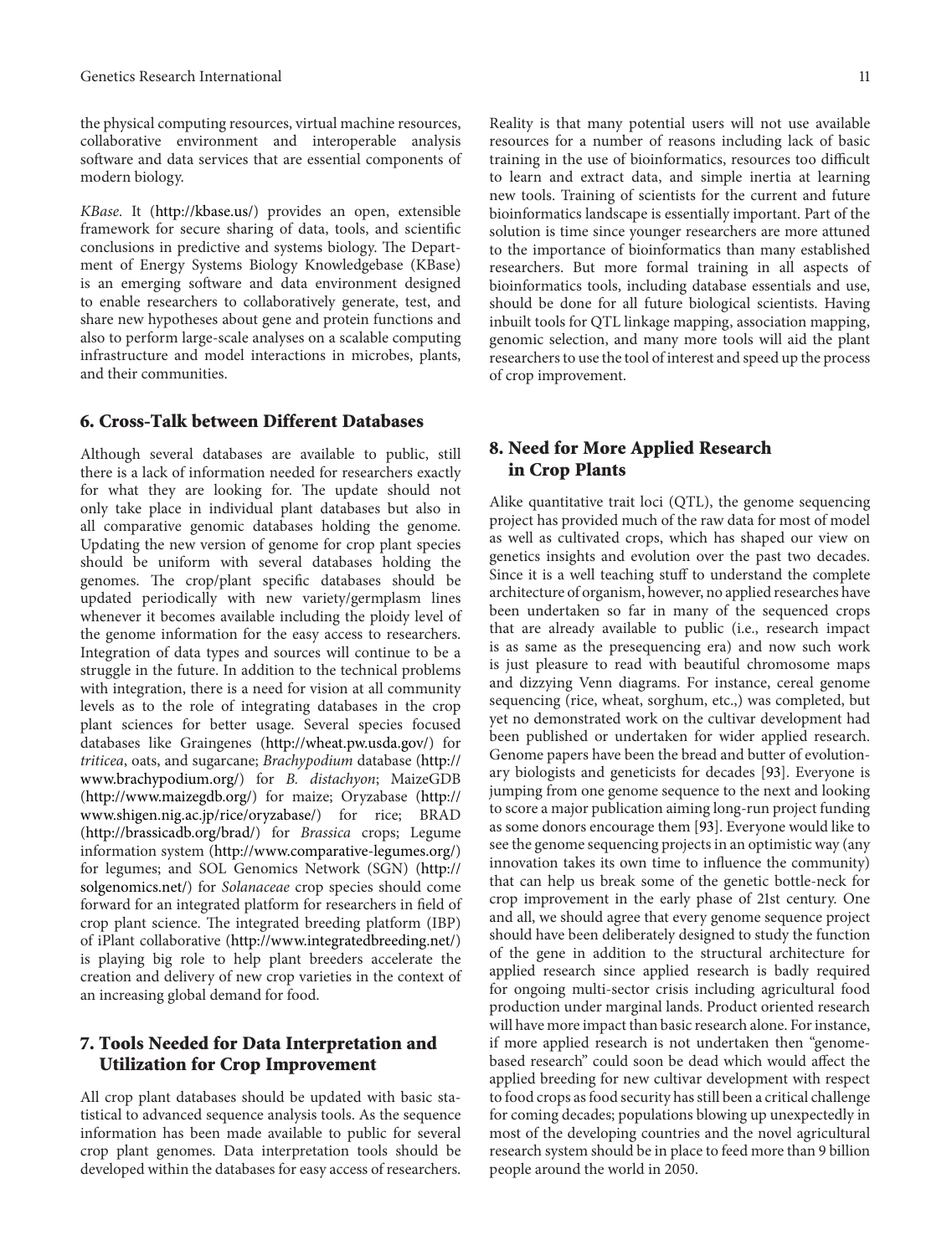#### **9. Major Limitation of the Databases**

As new sequencing technologies come online and the costs continue their downward trend, there will always be "more" worthy sequencing projects. Already we see multiple sequencing from the same genera with both the *Oryza japonica* and *Oryza indica* genomes sequenced and additional *Arabidopsis* genome projects following that of *Arabidopsis thaliana*. Making the crop plant databases and related bioinformatics tools easily accessible to research community is going to be a continual problem. As the volume of data power of computers increases, what is not possible is the software to fully use the potentials and the expertise of users in accessing those potentials. The amount of sequence data generated in crop plant research has dramatically increased over the last few years and will continue to accelerate in near future.

Researchers would want the complete genome sequence of every line of every organism under study; thus, an effectively unlimited thirst for sequence information will happen in near future. There will be whole-genomes of additional plants, the already mentioned sequence of additional versions of plant genomes, and intense resequencing of specific regions over tens, hundreds, and thousands of genomes. Custom microarrays are already made to resequence hundreds of thousands of dispersed DNA sequences. Resequencing to discover SNPs allows rapid genotyping through various array technologies. Currently, the planning is based more towards a minimal number necessary for a given program, but as cost declines and higher resolutions are within range of breeding programs, the density of desired SNPs may approach the entire genome level. There will also be more integration of data as knowledge, database, and analysis tools interlink. Functional genomics data on mRNA transcription and expression will tie to proteomic analyses and metabolomics of entire plants.

#### **10. Conclusions**

The implications of genomics on crop production can be envisioned on many fronts since fundamental advances in genomics would greatly accelerate the acquisition of knowledge and in turn will directly impact many aspects of the processes associated with crop plant trait improvement thereby considering productivity in a given environment. However, the complexity of possible higher orders of interactions can only be speculated with much more information, but the reasonable assumption is that it will dwarf our current limited views. A consequence of more voluminous and complex data is essential for better visualization and final validations. Better graphic tools to consolidate and summarize, and integration of data in a flexible manners to customize each researchers requirement. There will be more adoption of simultaneous data presentations and near future will involve ever more powerful computers, computational capability, sophisticated displays and interpretation tools, and greater practical expertise in the capabilities and exploitation of databases. Unless all these datasets are utilized in applied/product-oriented breeding program, the sequence data's just to stay with its obituary notes in database network. Hence, scientist needs critical

attention and discussion within and among disciplinary on the applied platforms of outcomes for better recognition of their novel research for betterment of humankind.

#### **Conflict of Interests**

Arun Prabhu Dhanapal and Mahalingam Govindaraj approve this paper and declare that they do not have any conflict for interests.

#### **References**

- [1] R. Flavell, "From genomics to crop breeding," *Nature Biotechnology*, vol. 28, no. 2, pp. 144–145, 2010.
- [2] P. L. Morrell, E. S. Buckler, and J. Ross-Ibarra, "Crop genomics: advances and applications," *Nature Reviews Genetics*, vol. 13, no. 2, pp. 85–96, 2012.
- [3] G. K. Agrawal, R. Pedreschi, B. J. Barkla et al., "Translational plant proteomics: a perspective," *Journal of Proteomics*, vol. 75, no. 15, pp. 4588–4601, 2012.
- [4] S. Kueger, D. Steinhauser, L. Willmitzer, and P. Giavalisco, "High-resolution plant metabolomics: from mass spectral features to metabolites and from whole-cell analysis to subcellular metabolite distributions," *Plant Journal*, vol. 70, no. 1, pp. 39–50, 2012.
- [5] A. P. Dhanapal, "Genomics of crop plant genetic resources," *Advances in Bioscience and Biotechnology*, vol. 3, no. 4, pp. 378– 385, 2012.
- [6] R. Tuberosa, A. Graner, and R. K. Varshney, "Genomics of plant genetic resources: an introduction," *Plant Genetic Resources: Characterisation and Utilisation*, vol. 9, no. 2, pp. 151–154, 2011.
- [7] N. D. Young, F. Debellé, G. E. Oldroyd et al., "The *Medicago* genome provides insight into the evolution of rhizobial symbioses," *Nature*, vol. 480, no. 7378, pp. 520–524, 2011.
- [8] R. Velasco, A. Zharkikh, J. Affourtit et al., "The genome of the domesticated apple (*Malus* × *domestica* Borkh.)," *Nature Genetics*, vol. 42, no. 10, pp. 833–839, 2010.
- [9] A. D'Hont, F. Denoeud, J. M. Aury et al., "The banana (*Musa acuminata*) genome and the evolution of monocotyledonous plants," *Nature*, vol. 488, no. 7410, pp. 213–217, 2012.
- [10] International Barley Genome Sequencing Consortium, "A physical, genetic and functional sequence assembly of the barley genome," *Nature*, vol. 491, no. 7426, pp. 711–716, 2012.
- [11] X. Argout, J. Salse, J. M. Aury et al., "The genome of *Theobroma cacao*," *Nature Genetics*, vol. 43, no. 2, pp. 101–108, 2011.
- [12] H. van Bakel, J. M. Stout, A. G. Cote et al., "The draft genome and transcriptome of *Cannabis sativa*," *Genome Biology*, vol. 12, no. 10, article R102, 2011.
- [13] A. P. Chan, J. Crabtree, Q. Zhao et al., "Draft genome sequence of the oilseed species *Ricinus communis*," *Nature Biotechnology*, vol. 28, no. 9, pp. 951–956, 2010.
- [14] R. K. Varshney, C. Song, R. K. Saxena et al., "Draft genome sequence of chickpea (*Cicer arietinum*) provides a resource for trait improvement," *Nature Biotechnology*, vol. 31, no. 3, pp. 240– 246, 2013.
- [15] K. Wang, Z. Wang, F. Li et al., "The draft genome of a diploid cotton *Gossypium raimondii*," *Nature Genetics*, vol. 44, no. 10, pp. 1098–1103, 2012.
- [16] J. Schmutz, P. E. McClean, S. Mamidi et al., "A reference genome for common bean and genome-wide analysis of dual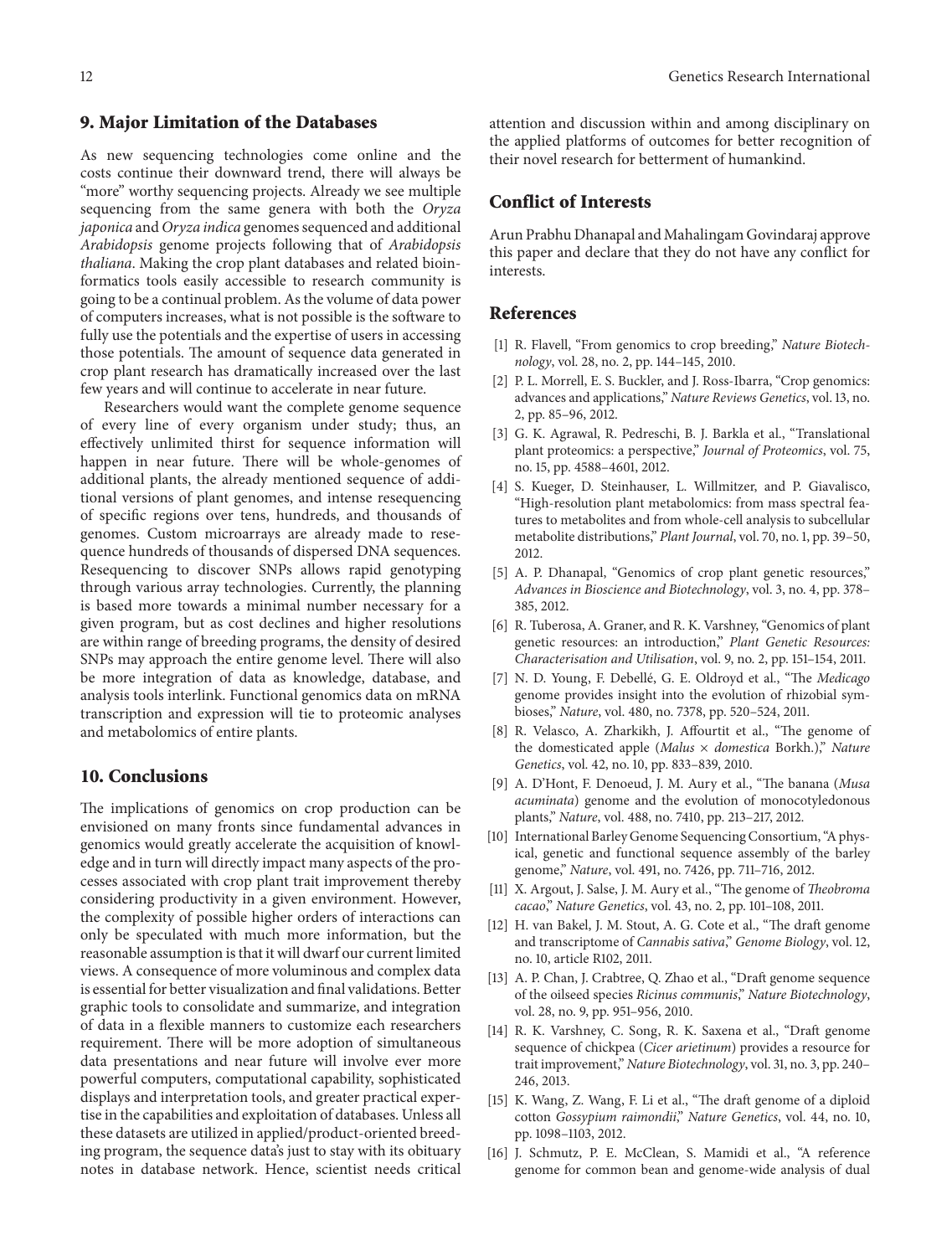domestications," *Nature Genetics*, vol. 46, no. 7, pp. 707–713, 2014.

- [17] M. Dassanayake, D.-H. Oh, J. S. Haas et al., "The genome of the extremophile crucifer *Thellungiella parvula*," *Nature Genetics*, vol. 43, no. 9, pp. 913–918, 2011.
- [18] X. Huang, Q. Feng, Q. Qian et al., "High-throughput genotyping by whole-genome resequencing," *Genome Research*, vol. 19, no. 6, pp. 1068–1076, 2009.
- [19] E. K. Al-Dous, B. George, M. E. Al-Mahmoud et al., "*De novo* genome sequencing and comparative genomics of date palm (*Phoenix dactylifera*)," *Nature Biotechnology*, vol. 29, no. 6, pp. 521–527, 2011.
- [20] International Wheat Genome Sequencing Consortium (IWGSC), "A chromosome-based draft sequence of the hexaploid bread wheat (*Triticum aestivum*) genome," *Science*, vol. 345, no. 6194, p. 1251, 2014.
- [21] G. Zhang, X. Liu, Z. Quan et al., "Genome sequence of foxtail millet (*Setaria italica*) provides insights into grass evolution and biofuel potential," *Nature Biotechnology*, vol. 30, no. 6, pp. 549– 554, 2012.
- [22] J. L. Bennetzen, J. Schmutz, H. Wang et al., "Reference genome sequence of the model plant Setaria," *Nature Biotechnology*, vol. 30, no. 6, pp. 555–561, 2012.
- [23] O. Jaillon, J. M. Aury, B. Noel et al., "The grapevine genome sequence suggests ancestral hexaploidization in major angiosperm phyla," *Nature*, vol. 449, no. 7161, pp. 463–467, 2007.
- [24] S. Sato, H. Hirakawa, S. Isobe et al., "Sequence analysis of the genome of an oil-bearing tree, *Jatropha curcas* L.," *DNA Research*, vol. 18, no. 1, pp. 65–76, 2011.
- [25] S. Sato, Y. Nakamura, T. Kaneko et al., "Genome structure of the legume, *Lotus japonicus*," *DNA Research*, vol. 15, no. 4, pp. 227–239, 2008.
- [26] P. S. Schnable, D. Ware, R. S. Fulton et al., "The B73 maize genome: complexity, diversity, and dynamics," *Science*, vol. 326, no. 5956, pp. 1112–1115, 2009.
- [27] The International Brachypodium Initiative, "Genome sequencing and analysis of the model grass *Brachypodium distachyon*," *Nature*, vol. 463, pp. 763–768, 2010.
- [28] S. A. Rensing, D. Lang, A. D. Zimmer et al., "The *Physcomitrella* genome reveals evolutionary insights into the conquest of land by plants," *Science*, vol. 319, no. 5859, pp. 64–69, 2008.
- [29] Arabidopsis Genome Initiative, "Analysis of the genome sequence of the flowering plant *Arabidopsis thaliana*," *Nature*, vol. 408, no. 6814, pp. 796–815, 2000.
- [30] J. Cao, K. Schneeberger, S. Ossowski et al., "Whole-genome sequencing of multiple *Arabidopsis thaliana* populations," *Nature Genetics*, vol. 43, no. 10, pp. 956–965, 2011.
- [31] T. T. Hu, P. Pattyn, E. G. Bakker et al., "The *Arabidopsis lyrata* genome sequence and the basis of rapid genome size change," *Nature Genetics*, vol. 43, no. 5, pp. 476–483, 2011.
- [32] R. Ming, S. Hou, Y. Feng et al., "The draft genome of the transgenic tropical fruit tree papaya (*Carica papaya* Linnaeus)," *Nature*, vol. 452, no. 7190, pp. 991–996, 2008.
- [33] International Peach Genome Initiative, "The high-quality draft" genome of peach (*Prunus persica*) identifies unique patterns of genetic diversity, domestication and genome evolution," *Nature Genetics*, vol. 45, no. 5, pp. 487–494, 2013.
- [34] R. K. Varshney, W. Chen, Y. Li et al., "Draft genome sequence of pigeonpea (*Cajanus cajan*), an orphan legume crop of resourcepoor farmers," *Nature Biotechnology*, vol. 30, no. 1, pp. 83–89, 2012.
- [35] G. A. Tuskan, S. Difazio, S. Jansson et al., "The genome of black cottonwood, *Populus trichocarpa* (Torr. & Gray)," *Science*, vol. 313, no. 5793, pp. 1596–1604, 2006.
- [36] The Potato Genome Sequencing Consortium, "Genome sequence and analysis of the tuber crop potato," *Nature*, vol. 475, no. 7355, pp. 189–195, 2011.
- [37] X. Wang, H. Wang, J. Wang et al., "The genome of the mesopolyploid crop species *Brassica rapa*," *Nature Genetics*, vol. 43, no. 10, pp. 1035–1039, 2011.
- [38] J. Yu, S. Hu, J. Wang et al., "A draft sequence of the rice genome (*Oryza sativa* L. ssp. *indica*)," *Science*, vol. 296, no. 5565, pp. 79– 92, 2002.
- [39] S. A. Goff, D. Ricke, T. H. Lan et al., "A draft sequence of the rice genome (*Oryza sativa* L. ssp. *japonica*)," *Science*, vol. 296, no. 5565, pp. 92–100, 2002.
- [40] A. H. Paterson, J. E. Bowers, R. Bruggmann et al., "The *Sorghum bicolor* genome and the diversification of grasses," *Nature*, vol. 457, no. 7229, pp. 551–556, 2009.
- [41] J. Schmutz, S. B. Cannon, J. Schlueter et al., "Genome sequence" of the palaeopolyploid soybean," *Nature*, vol. 463, no. 7278, pp. 178–183, 2010.
- [42] V. Shulaev, D. J. Sargent, R. N. Crowhurst et al., "The genome of woodland strawberry (*Fragaria vesca*)," *Nature Genetics*, vol. 43, no. 2, pp. 109–116, 2011.
- [43] Tomato Genome Consortium, "The tomato genome sequence provides insights into fleshy fruit evolution," *Nature*, vol. 485, no. 7400, pp. 635–641, 2012.
- [44] S. Guo, J. Zhang, H. Sun et al., "The draft genome of watermelon (*Citrullus lanatus*) and resequencing of 20 diverse accessions," *Nature Genetics*, vol. 45, no. 1, pp. 51–58, 2013.
- [45] Y. J. Kang, S. K. Kim, M. Y. Kim et al., "Genome sequence of mungbean and insights into evolution within *Vigna* species," *Nature Communications*, vol. 5, article 5443, 2014.
- [46] R. K. Varshney, S. N. Nayak, G. D. May, and S. A. Jackson, "Nextgeneration sequencing technologies and their implications for crop genetics and breeding," *Trends in Biotechnology*, vol. 27, no. 9, pp. 522–530, 2009.
- [47] D. Weigel and R. Mott, "The 1001 genomes project for *Arabidopsis thaliana*," *Genome Biology*, vol. 10, no. 5, article 107, 2009.
- [48] P. Lu, X. Han, J. Qi et al., "Analysis of *Arabidopsis* genome-wide variations before and after meiosis and meiotic recombination by resequencing *Landsberg erecta* and all four products of a single meiosis," *Genome Research*, vol. 22, no. 3, pp. 508–518, 2012.
- [49] X. Xu, X. Liu, S. Ge et al., "Resequencing 50 accessions of cultivated and wild rice yields markers for identifying agronomically important genes," *Nature Biotechnology*, vol. 30, no. 1, pp. 105– 111, 2012.
- [50] D. Blankenberg, A. Gordon, G. von Kuster et al., "Manipulation of FASTQ data with galaxy," *Bioinformatics*, vol. 26, no. 14, Article ID btq281, pp. 1783–1785, 2010.
- [51] K. Rutherford, J. Parkhill, J. Crook et al., "Artemis: sequence visualization and annotation," *Bioinformatics*, vol. 16, no. 10, pp. 944–945, 2000.
- [52] P. Stankiewicz and J. R. Lupski, "Structural variation in the human genome and its role in disease," *Annual Review of Medicine*, vol. 61, pp. 437–455, 2010.
- [53] R. K. Varshney, T. Thiel, T. Sretenovic-Rajicic et al., "Identification and validation of a core set of informative genic SSR and SNP markers for assaying functional diversity in barley," *Molecular Breeding*, vol. 22, no. 1, pp. 1–13, 2008.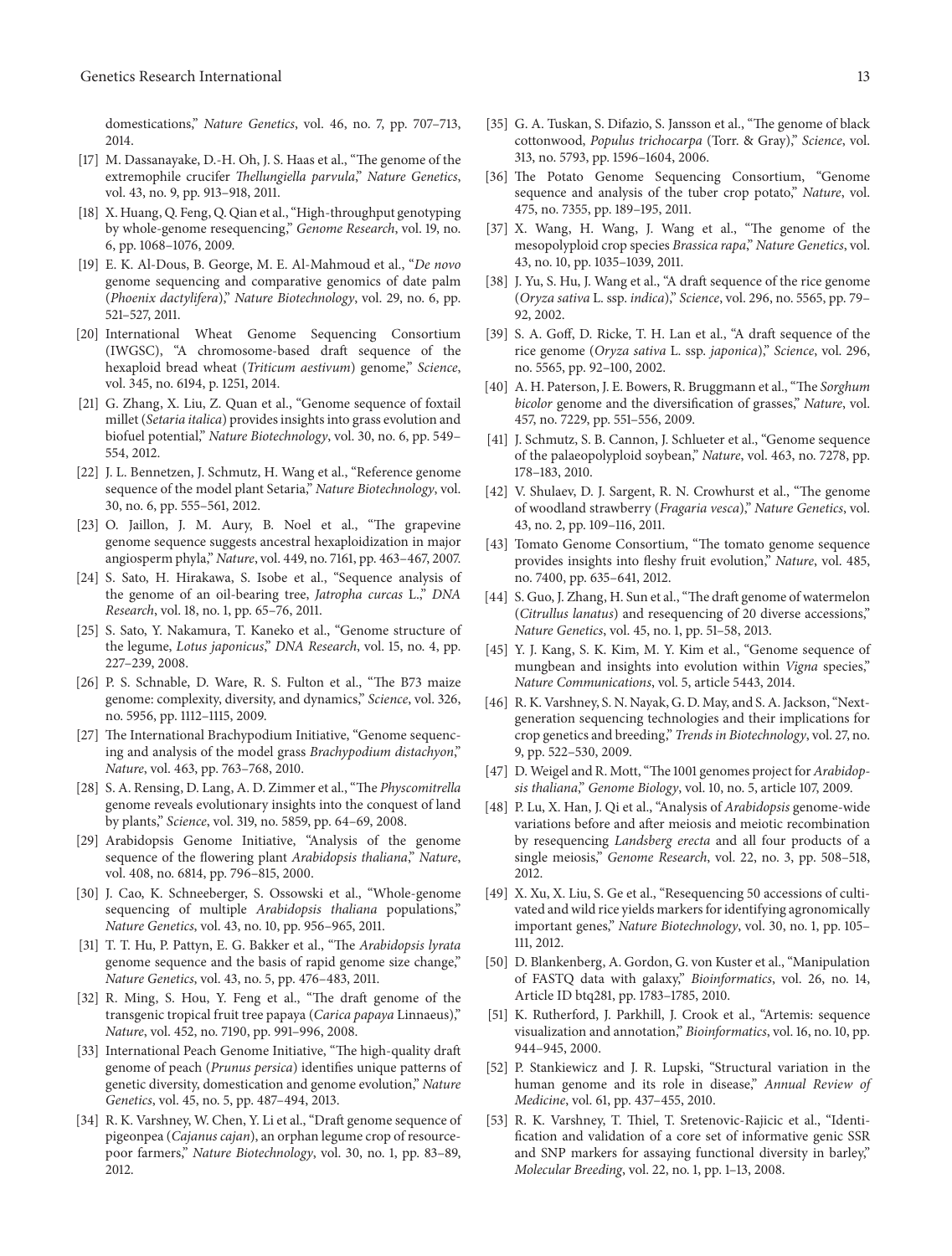- [54] P. J. Hiremath, A. Kumar, R. V. Penmetsa et al., "Large-scale development of cost-effective SNP marker assays for diversity assessment and genetic mapping in chickpea and comparative mapping in legumes," *Plant Biotechnology Journal*, vol. 10, no. 6, pp. 716–732, 2012.
- [55] A. P. Dhanapal, S. K. Singh, and J. D. Ray, "Shoot ureide concentrations and SNP markers association in diverse soybean genotypes," in *Proceedings of the Plant Physiology in Omics Era*, Columbia, Mo, USA, May 2012.
- [56] A. P. Dhanapal, S. K. Singh, J. D. Ray et al., "Carbon Isotype Discrimination and SNP markers association in soybean genotypes," in *Proceedings of the ASA, CSSA and SSSA International Annual Meetings*, Cincinnati, Ohio, USA, October 2012.
- [57] A. P. Dhanapal, S. K. Singh, J. D. Ray et al., *Association Genetics of Shoot Ureide Concentration*, Plant Abiotic Stress and Sustainable Agriculture: Translating Basic Understanding to Food Production, Taos, NM, USA, 2013.
- [58] P. K. Gupta, J. Kumar, R. R. Mir et al., "Marker assisted selection as a component of conventional plant breeding," *Plant Breeding Reviews*, vol. 33, pp. 145–217, 2010.
- [59] S. R. Eathington, T. M. Crosbie, M. D. Edwards, R. S. Reiter, and J. K. Bull, "Molecular markers in a commercial breeding program," *Crop Science*, vol. 47, pp. 154–163, 2007.
- [60] R. Bernardo, "Molecular markers and selection for complex traits in plants: learning from the last 20 years," *Crop Science*, vol. 48, no. 5, pp. 1649–1664, 2008.
- [61] Y. Xu and J. H. Crouch, "Marker-assisted selection in plant breeding: from publications to practice," *Crop Science*, vol. 48, no. 2, pp. 391–407, 2008.
- [62] M. Morgante and F. Salamini, "From plant genomics to breeding practice," *Current Opinion in Biotechnology*, vol. 14, no. 2, pp. 214–219, 2003.
- [63] J. A. Rafalski, "Association genetics in crop improvement," *Current Opinion in Plant Biology*, vol. 13, no. 2, pp. 174–180, 2010.
- [64] S. Atwell, Y. S. Huang, B. J. Vilhjálmsson et al., "Genome-wide association study of 107 phenotypes in *Arabidopsis thaliana* inbred lines," *Nature*, vol. 465, no. 7298, pp. 627–631, 2010.
- [65] Y. Lu, J. Yan, C. T. Guimarães et al., "Molecular characterization of global maize breeding germplasm based on genome-wide single nucleotide polymorphisms," *Theoretical and Applied Genetics*, vol. 120, no. 1, pp. 93–115, 2009.
- [66] X. Huang, X. Wei, T. Sang et al., "Genome-wide asociation studies of 14 agronomic traits in rice landraces," *Nature Genetics*, vol. 42, no. 11, pp. 961–967, 2010.
- [67] D. Hao, H. Cheng, Z. Yin et al., "Identification of single nucleotide polymorphisms and haplotypes associated with yield and yield components in soybean (*Glycine max*) landraces across multiple environments," *Theoretical and Applied Genetics*, vol. 124, no. 3, pp. 447–458, 2012.
- [68] D. Hao, M. Chao, Z. Yin, and D. Yu, "Genome-wide association analysis detecting significant single nucleotide polymorphisms for chlorophyll and chlorophyll fluorescence parameters in soybean (*Glycine max*) landraces," *Euphytica*, vol. 186, no. 3, pp. 919–931, 2012.
- [69] A. P. Dhanapal, J. D. Ray, S. K. Singh et al., "Genome-wide association study (GWAS) of carbon isotope ratio ( $\delta^{13}$ C) in diverse soybean [*Glycine max* (L.) Merr.] genotypes," *Theoritical and Applied Genetics*, 2014.
- [70] A. P. Dhanapal and C. H. Crisosto, "Association genetics of chilling injury susceptibility in peach (*Prunus persica* (L.) Batsch) across multiple years," *3 Biotech*, vol. 3, no. 6, pp. 481– 490, 2013.
- [71] E. L. Heffner, M. E. Sorrells, and J.-L. Jannink, "Genomic selection for crop improvement," *Crop Science*, vol. 49, no. 1, pp. 1–12, 2009.
- [72] J. Crossa, P. Pérez, J. Hickey et al., "Genomic prediction in CIMMYT maize and wheat breeding programs," *Heredity*, vol. 112, no. 1, pp. 48–60, 2014.
- [73] Y. J. Shu, D. S. Yu, D. Wang, X. Bai, Y. M. Zhu, and C. H. Guo, "Genomic selection of seed weight based on low-density SCAR markers in soybean," *Genetics and Molecular Research*, vol. 12, no. 3, pp. 2178–2188, 2013.
- [74] D. R. Bentley, "Whole-genome re-sequencing," *Current Opinion in Genetics and Development*, vol. 16, no. 6, pp. 545–552, 2006.
- [75] R. S. Linheiro and C. M. Bergman, "Whole genome resequencing reveals natural target site preferences of transposable elements in *Drosophila melanogaster*," *PLoS ONE*, vol. 7, no. 2, Article ID e30008, 2012.
- [76] D. Jaccoud, K. Peng, D. Feinstein, and A. Kilian, "Diversity arrays: a solid state technology for sequence information independent genotyping," *Nucleic Acids Research*, vol. 29, no. 4, article e25, 2001.
- [77] J. Crossa, J. Burgueño, S. Dreisigacker et al., "Association analysis of historical bread wheat germplasm using additive genetic covariance of relatives and population structure," *Genetics*, vol. 177, no. 3, pp. 1889–1913, 2007.
- [78] Z. Peleg, Y. Saranga, T. Suprunova et al., "High-density genetic map of durum wheat  $\times$  wild emmer wheat based on SSR and DArT markers," *Theoretical and Applied Genetics*, vol. 117, no. 1, pp. 103–115, 2008.
- [79] E. S. Mace, J.-F. Rami, S. Bouchet et al., "A consensus genetic map of sorghum that integrates multiple component maps and high-throughput Diversity Array Technology (DArT) markers," *BMC Plant Biology*, vol. 9, article 13, 2009.
- [80] T. J. Close, P. R. Bhat, S. Lonardi et al., "Development and implementation of high-throughput SNP genotyping in barley," *BMC Genomics*, vol. 10, article 582, 2009.
- [81] E. Akhunov, C. Nicolet, and J. Dvorak, "Single nucleotide polymorphism genotyping in polyploid wheat with the Illumina GoldenGate assay,"*Theoretical and Applied Genetics*, vol. 119, no. 3, pp. 507–517, 2009.
- [82] D. L. Hyten, Q. Song, I.-Y. Choi et al., "High-throughput genotyping with the GoldenGate assay in the complex genome of soybean," *Theoretical and Applied Genetics*, vol. 116, no. 7, pp. 945–952, 2008.
- [83] A. P. Dhanapal, P. J. Martinez-Garcia, T. Gradziel et al., "First genetic linkage map of chilling injury susceptibility in peach (*Prunus persica* (L.) Batsch) fruit with SSR and SNP markers," *Journal of Plant Science and Molecular Breeding*, vol. 1, p. 3, 2012.
- [84] K. Youens-Clark, E. Buckler, T. Casstevens et al., "Gramene database in 2010: updates and extensions," *Nucleic Acids Research*, vol. 39, no. 1, pp. D1085–D1094, 2011.
- [85] J. Kattge, K. Ogle, G. Bönisch et al., "A generic structure for plant trait databases," *Methods in Ecology and Evolution*, vol. 2, no. 2, pp. 202–213, 2011.
- [86] J. Kattge, S. Diaz, S. Lavoral et al., "TRY—a global database of plant traits," *Global Change Biology*, vol. 17, pp. 2905–2935, 2011.
- [87] M. Spannagl, O. Noubibou, D. Haase et al., "MIPSPlantsDB plant database resource for integrative and comparative plant genome research," *Nucleic Acids Research*, vol. 35, no. 1, pp. D834–D840, 2007.
- [88] T. Nussbaumer, M. M. Martis, S. K. Roessner et al., "MIPS PlantsDB: a database framework for comparative plant genome